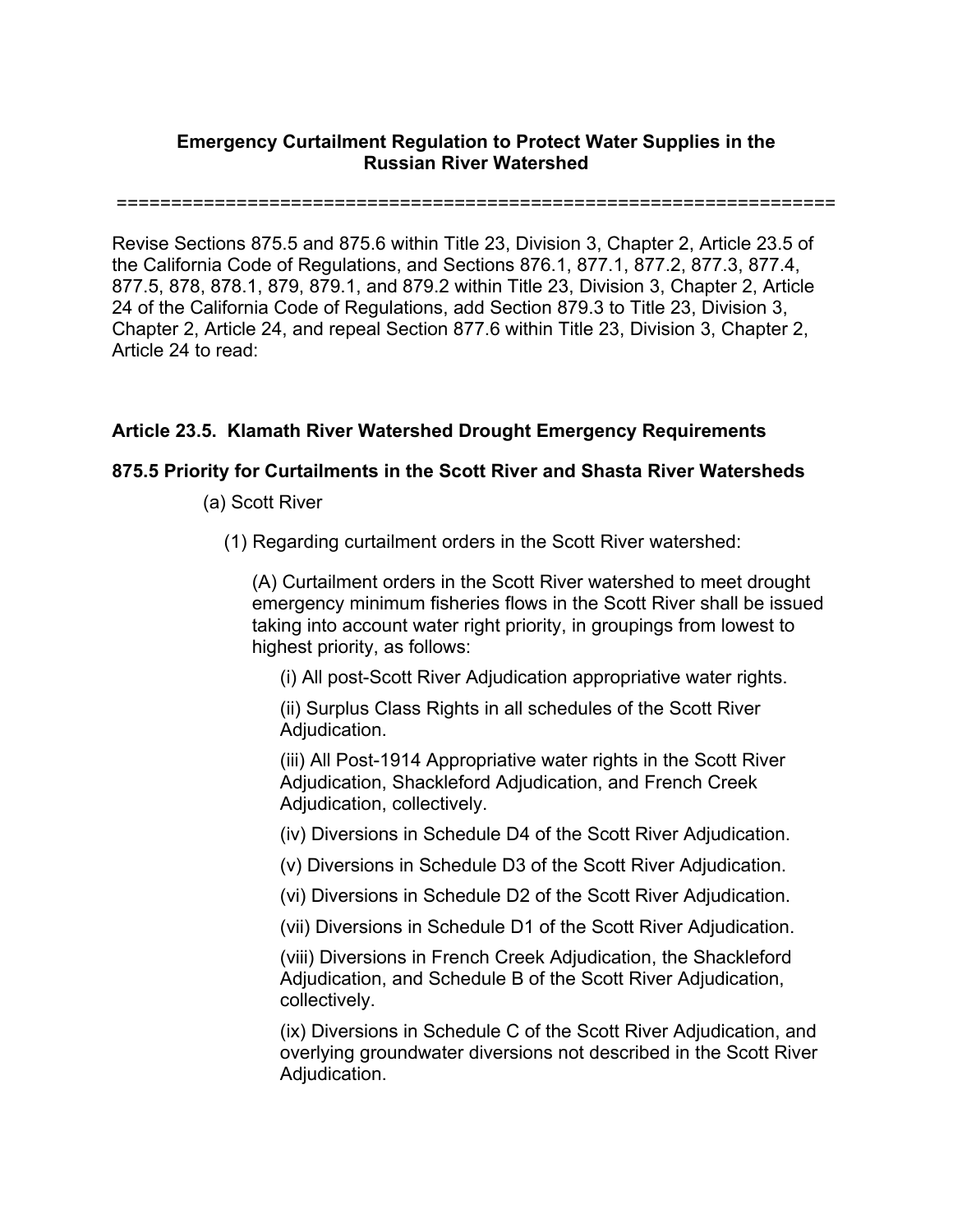(B) Surface diversions from the Scott River, Big Slough, Etna Creek, or Kidder Creek and described in Scott River Adjudication Schedules D2, D3, D4, B18, B23, and B26 that have moved from surface water to groundwater diversions as permitted under Scott River Adjudication, Paragraph 44, will be curtailed in priority grouping (a)(1)(A)(ix), rather than under (a)(1)(A)(iv), (a)(1)(A)(v), (a)(1)(A)(vi), or (a)(1)(A)(viii).

(C) Domestic and Livestock Water Uses during the non-irrigation season by diverters in Scott River Adjudication Schedules A, B, C, and D, under paragraph 36 shall follow the priority groups under  $(a)(1)(A)(iv)$  through  $(a)(1)(A)(viii)$ , as applicable.

(D) To the extent that curtailment of fewer than all diversions in the groupings listed in  $(a)(1)(A)(i)$  and  $(a)(1)(A)(iii)$  through  $(a)(1)(A)(viii)$ would reliably result in sufficient flow to meet drought emergency minimum fisheries flows, the Deputy Director shall maintain the authority to issue, suspend, reinstate, or rescind curtailment orders for partial groupings based on the priorities in the applicable adjudication or through the appropriative right priority date, as applicable. Any partial curtailment of groups  $(a)(1)(A)(ii)$  and  $(a)(1)(A)(ix)$  shall be correlative, except that the Deputy Director may issue curtailments to groundwater diverters in (a)(1)(A)(ix) first to diversions closest to surface waterbodies, or use other reliable information to determine which diversions have the highest potential impact on surface flows.

(E) Diversions under Paragraph 39 of the Scott River Adjudication shall be curtailed with the group defined in (a)(1)(A) that corresponds to the schedule in which the diversion would be placed if the right were defined in the adjudication. If partial curtailment of the group is issued, suspended, reinstated, or rescinded under (a)(1)(D), these rights will be subordinated to the other rights in that schedule.

(F) Diversions under paragraph 41 of the Scott River Adjudication shall be curtailed with the group defined in (a)(1)(A) that corresponds to the schedule in which the diversion would be placed if the right were defined in the adjudication. If partial curtailment of the group is issued, suspended, reinstated, or rescinded under (a)(1)(D), these rights shall be treated as subordinate to first priority rights in the schedule, and senior to second priority rights in that schedule.

(G) Diversions under paragraph 42 of the Scott River Adjudication shall be curtailed with the group defined in (a)(1)(A) that corresponds to the schedule in which the diversion would be placed if the right were defined in the adjudication. If partial curtailment of the group is issued, suspended, reinstated, or rescinded under (a)(1)(D), these rights shall be treated as first priority rights compared to downstream rights in that schedule, and subordinate to all upstream rights in that schedule.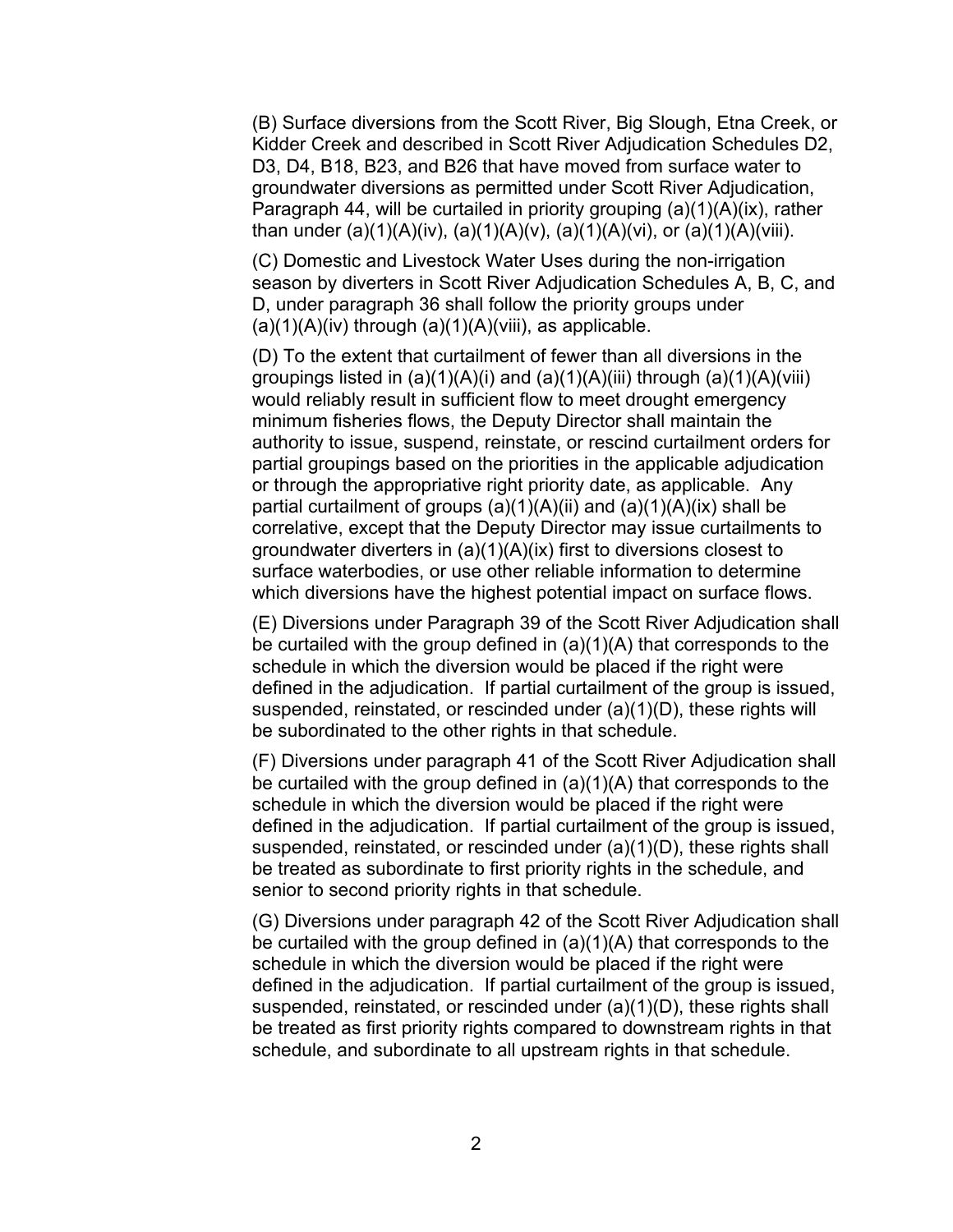(H) Diversions under paragraph 43 of the Scott River Adjudication shall be curtailed with the group defined in (a)(1)(A) that corresponds to the schedule in which the diversion would be placed if the right were defined in the adjudication. If an order for partial curtailment of the group is issued, suspended, reinstated, or rescinded under (a)(1)(D), these rights shall be treated as first priority rights in that schedule.

(I) Diversions under paragraphs 49 and 61 of the Scott River Adjudication shall be curtailed with the group defined in (a)(1)(A)(viii). If an order for partial curtailment of the group is issued, suspended, reinstated, or rescinded under (a)(1)(D), these rights will be treated as first priority rights in the schedule for the appropriate tributary.

(2) Curtailment orders in the Scott River watershed for lack of water availability at a diverter's priority of right shall be issued:

(A) First to appropriative rights that were initiated after the relevant adjudication, in the Shackleford Creek watershed, the French Creek watershed, and the Scott River Stream System as defined in paragraph 2 of the Scott River Adjudication,

(B) Then in accordance with the priorities set forth in the Scott River, Shackleford Creek, and French Creek Adjudications, as applicable, and

(C) Then correlatively to unadjudicated overlying groundwater diversions.

(b) Shasta River

(1) Curtailment orders in the Shasta River Watershed to meet drought emergency minimum fisheries flows shall be issued taking into account water right priority, in groupings from lowest to highest water right priority, as follows:

(A) Appropriative diversions initiated after the Shasta Adjudication. Appropriative surface water diversions obtained after the Shasta Adjudication in priority of the issuance date specified in the permit or license by the State Water Board. Groundwater appropriations have a priority date from when the well was constructed and water first used. For the purposes of this article, an appropriative groundwater right is distinguished from an overlying groundwater right when the diverter: 1) does not own land overlying the basin, 2) owns overlying land but uses the water on non-overlying land, or 3) sells or distributes the water to another party.

(B) Post-1914 and pre-1914 water rights under the priorities and quantities set forth in the Shasta Adjudication. Groundwater appropriations initiated prior to the Shasta Adjudication in priority of when the well was constructed and water first used.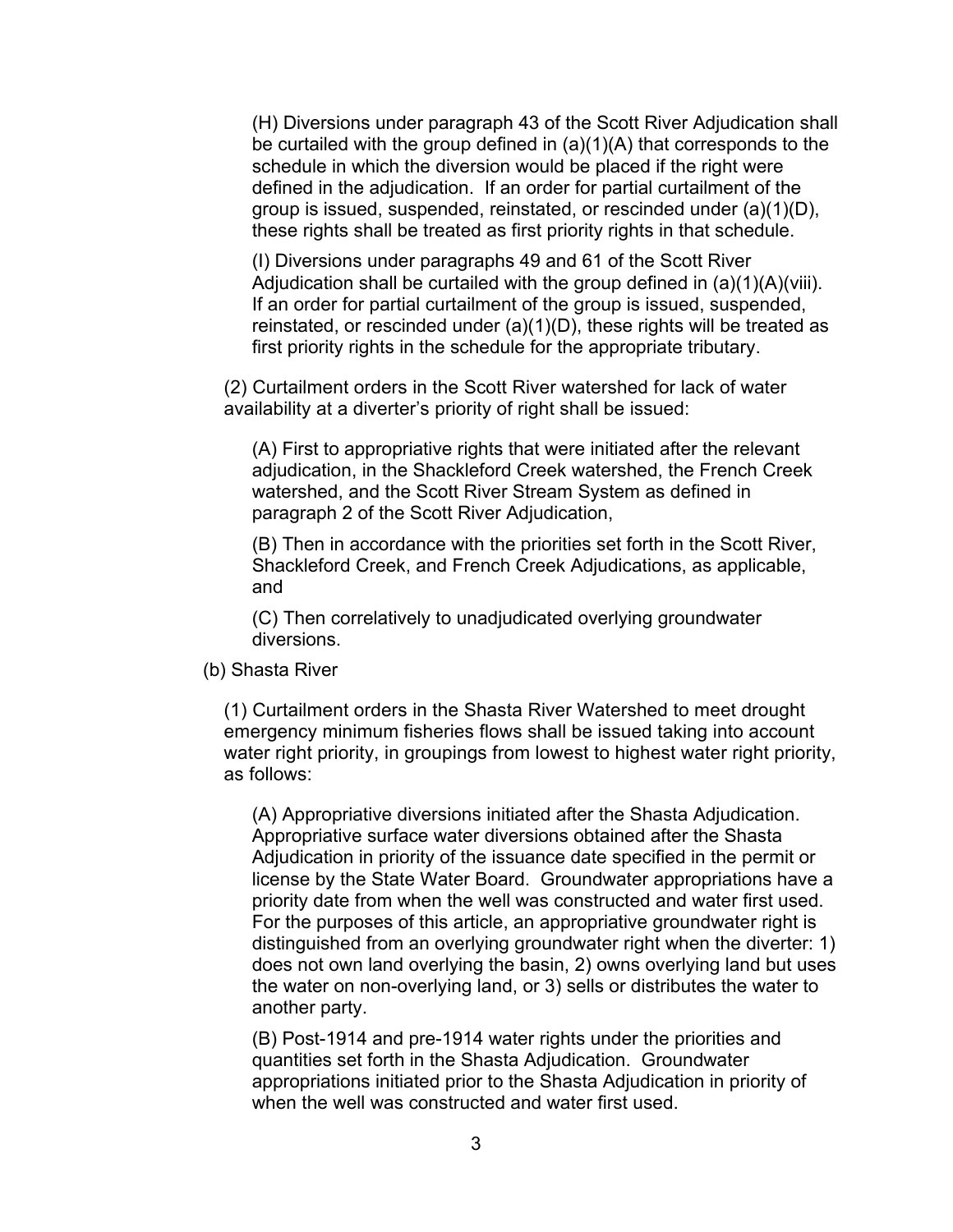(C) Riparian diversions and overlying groundwater diversions. The Deputy Director may limit overlying groundwater curtailment orders to larger diversions or diversions with the highest potential impact on surface flows.

(i) If there is insufficient natural flow to furnish all rights of equal priority, then the available natural flow in excess of the minimum instream flow established in section 875, subdivision (c)(2) shall be distributed proportionally among the rights of the priority in question.

(ii) Water released from storage or bypassed pursuant to a Water Code section 1707 Order is not available to downstream users.

(c) Definitions: For the purposes of this section:

(1) "Scott River Adjudication" shall refer to the Decree entered on January 30, 1980 in Siskiyou County Superior Court Case No. 30662, In the Matter of Determination of the Rights of the Various Claimants to the Waters of Scott River Stream System, Except Rights to Water of Shackleford Creek, French Creek, and all Streams Tributary to Scott River Downstream from the U.S. Geological Survey Gaging Station, in Siskiyou County, California, and all supplements thereto.

(2) "Shackleford Adjudication" shall refer to the Decree entered on April 3, 1950 in Siskiyou County Superior Court Case No. 13775, In the Matter of the Determination of the Rights of the Various Claimants to the Waters of Shackleford Creek and its Tributaries in Siskiyou County, California, and all supplements thereto.

(3) "French Creek Adjudication" shall refer to the Judgement entered on July 1, 1959 in Siskiyou County Superior Court Case No. 14478, Mason v. Bemrod, and all supplements thereto.

(4) "Shasta Adjudication" shall refer to the Judgement and Decree entered on December 29, 1932 in Siskiyou County Superior Court Case No. 7035, In the Matter of the Determination of the Relative Rights, Based Upon Prior Appropriation, of the Various Claimants to the Waters of Shasta River and its Tributaries in Siskiyou County, California, and all supplements thereto.

Authority: Sections 101, 103,174, 186, Water Code

Reference: Sections 1058, 1058.5, Water Code; *Hudson v. Dailey* (1909) 156 Cal. 617; Shasta River Adjudication; Shackleford Adjudication; French Creek Adjudication; Scott River Adjudication; *Stanford Vina Ranch Irrigation. Co v. State of California* (2020) 50 Cal.App.5th 976.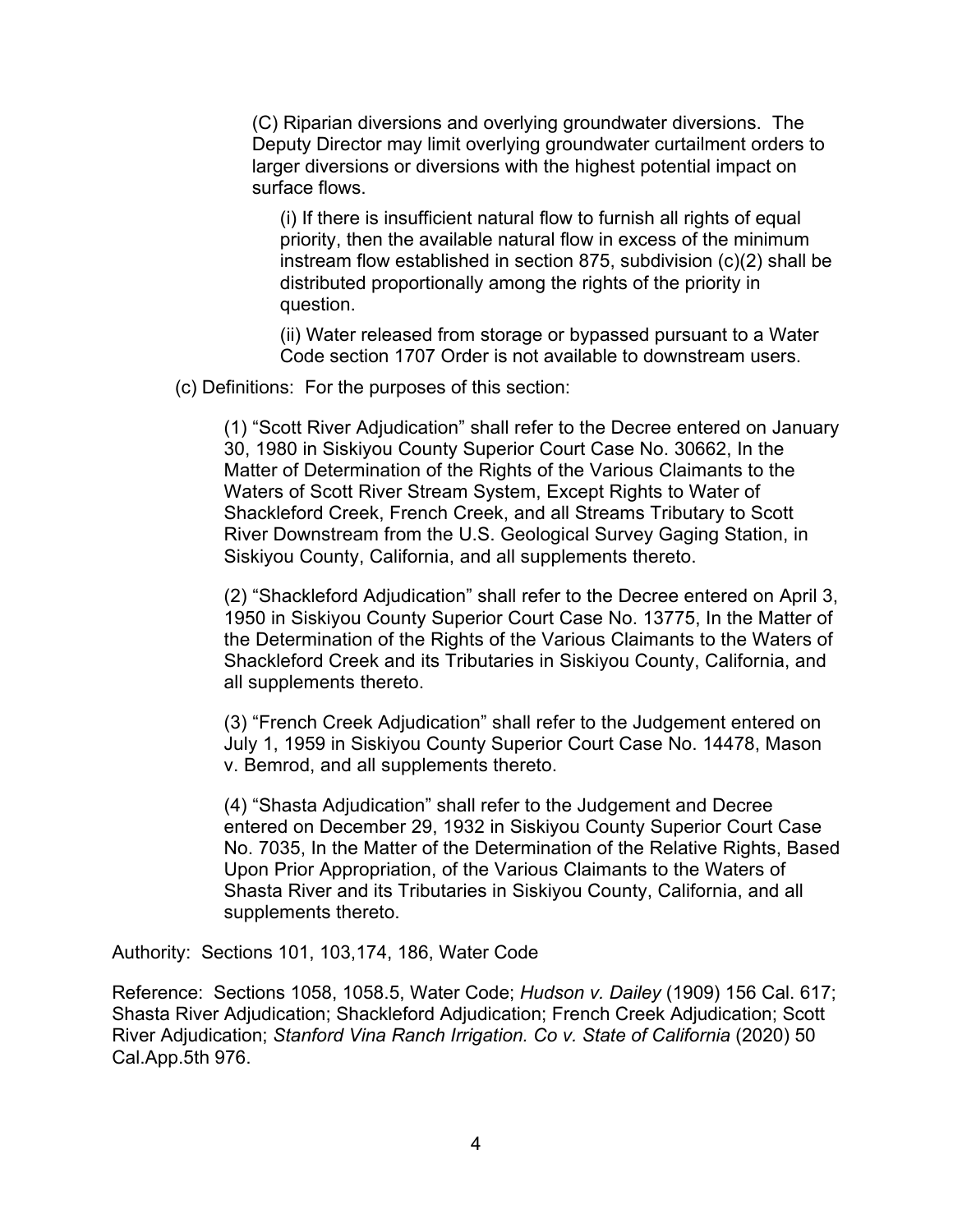#### **875.6 Curtailment Order Reporting**

(a) All water users or water right holders issued a curtailment order under this article are required, within the timeframe specified by the Deputy Director, but not less than seven (7) days, to submit under penalty of perjury a certification of one or more of the actions enumerated below, taken in response to the curtailment order. The Deputy Director may grant additional time for the submission of information regarding diversion and use of water upon a showing of good cause. The water user or water right holder shall certify, as applicable, that:

(1) Diversion under the identified water right(s) has ceased;

(2) Any continued use is under other water rights not subject to curtailment, specifically identifying those other rights, including the basis of right and quantity of diversion;

(3) Diversions under the identified water right(s) continue only to the extent that they are non-consumptive, for which a certification for continued diversion has been submitted as specified in section 875.1;

(4) Diversions under the identified water right(s) continue only to the extent that they are necessary to provide for minimum human health and safety needs as identified in section 875.2, a certification has been filed as authorized under Article 24, section 878.1, subdivision (b)(1), and the subject water right authorizes the diversion in the absence of a curtailment order;

(5) Diversions under the identified water right(s) continue only to the extent that they are necessary to provide for minimum livestock watering needs and a certification has been filed as identified in section 875.3, and the subject water right authorizes the diversion in the absence of a curtailment order.

(6) Diversions under the water right(s) continue only to the extent that they are consistent with a petition filed under Article 24, section 878.1, subdivision (b)(2) or under section 875.3, subdivision (d) and diversion and use will comply with the conditions for approval of the petition; or

(7) The only continued water use is for instream purposes.

(b) All persons who are issued a curtailment order and continue to divert out of order of the priority established in section 875.5, as authorized under sections 875.1, 875.3, or Article 24, section 878.2, are required to submit, under penalty of perjury, information identified on a schedule established by the Deputy Director as a condition of certification or petition approval. The required information may include, but is not limited to, the following: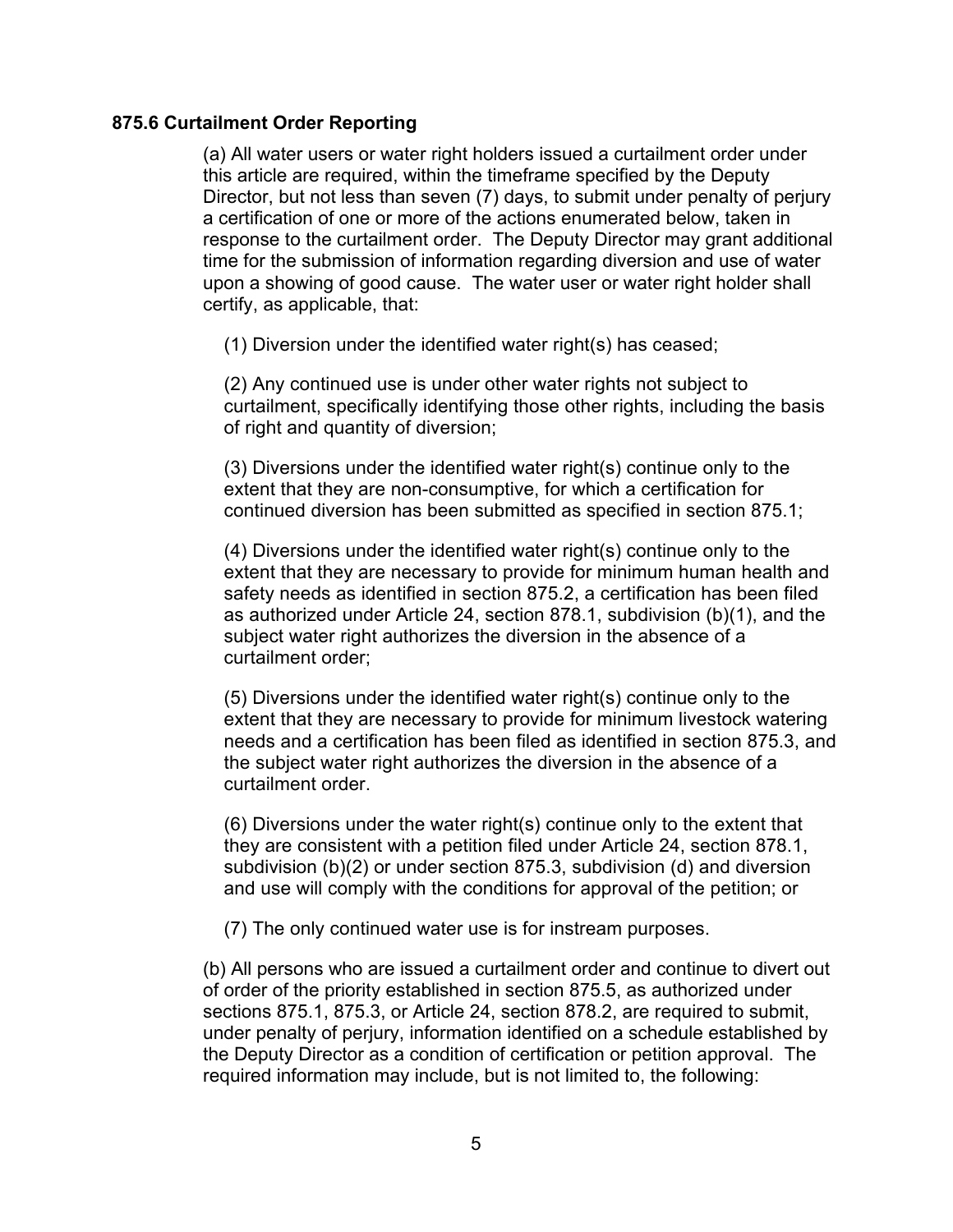(1) The water right identification number(s), well information, or, if not applicable, other manner of identifying the water right under which diversions continue. For wells, this includes the location (GPS coordinates) and depth to groundwater.

(2) How the diverter complies with any conditions of continued diversion, including the conditions of certification under section 875.3 or Article 24, section 878.1, subdivision (b)(1).

(3) Any failures to comply with conditions, including the conditions of certification under section 875.3 or Article 24, section 878. 1, subdivision (b)(1), and steps taken to prevent further violations.

(4) Conservation and efficiency efforts planned, in the process of implementation, and implemented, as well as any information on the effectiveness of implementation.

(5) Efforts to obtain alternate water sources.

(6) If the diversion is authorized under an approved petition filed pursuant to section 875.3 or Article 24, section 878.1 , subdivision (b)(2), progress toward implementing the measures imposed as conditions of petition approval.

(7) If the diversion is authorized under section 875.3, or that cannot be quantified on the basis of amount per person per day under Article 24, section 878.1, subdivision (b):

(A) The rate of diversion if it is still ongoing;

- (B) Whether the water has been used for any other purpose; and
- (C) The date diversion ceased, if applicable.

(8) The total water diversion for the reporting period and the total population served for minimum human health and safety needs. The total population must include actual or best available estimates of external populations not otherwise reported as being served by a diversion, such as individuals receiving bulk or hauled water deliveries for indoor water use.

(9) The total water diversion for the reporting period and the total population of livestock watered to meet minimum livestock watering needs identified in section 875.3.

(10) Diversion amounts for each day in acre-feet per day, maximum diversion rate in cubic feet per second, pumping rate in gallons per minute, and anticipated future daily diversion amounts and diversion rates.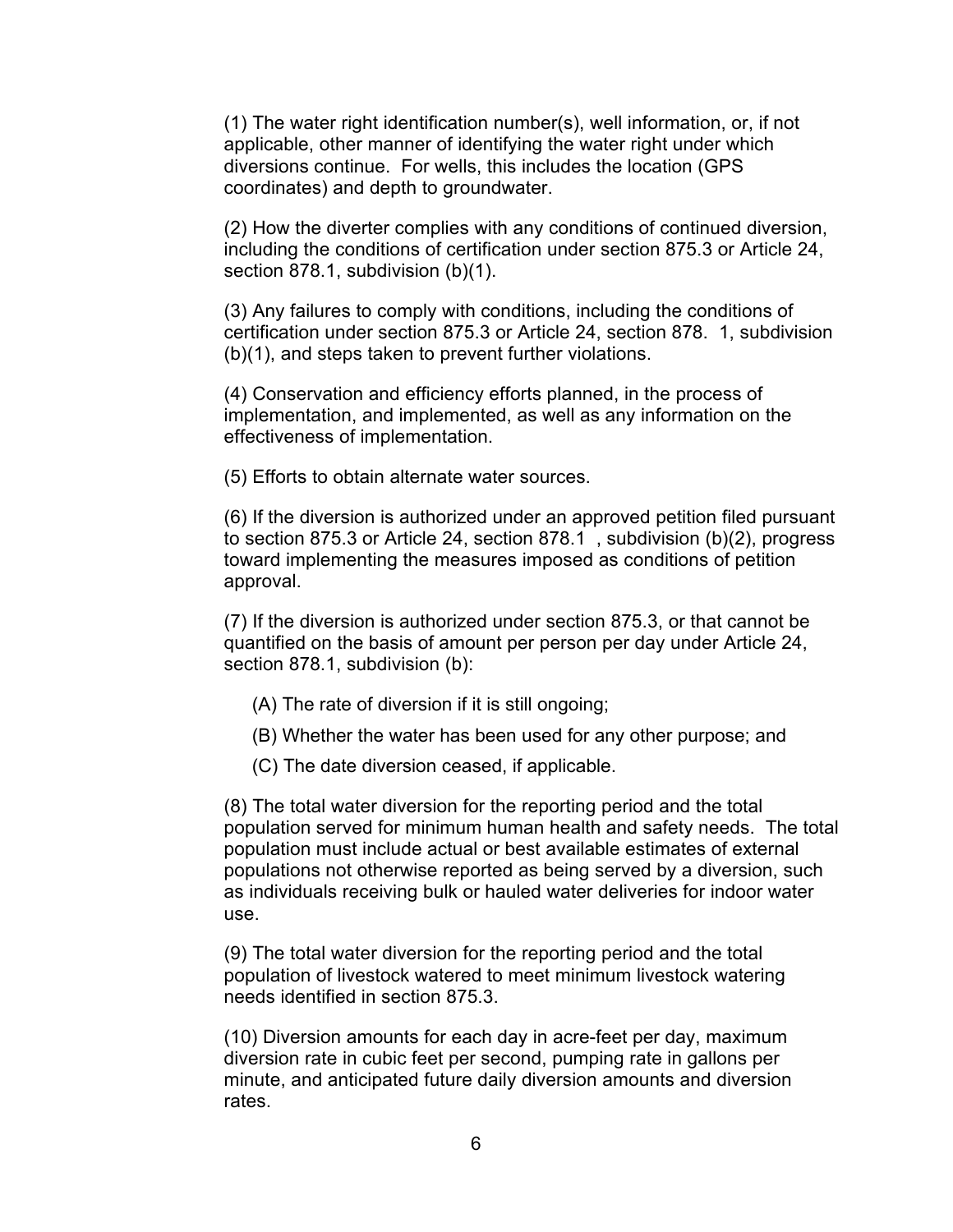(c) The Deputy Director, or delegee, may issue an order under this article requiring any person to provide additional information reasonably necessary to assess their compliance with this article. Any person receiving an order under this subdivision shall provide the requested information within the time specified by the Deputy Director, but not less than five (5) days.

Authority: Sections 1058, 1058.5, Water Code

Reference: Sections 100, 187, 275, 348, 1051, 1058.5, 1841, Water Code

#### **Article 24 Curtailment of Diversions Due to Drought Emergency**

#### **876.1 Emergency Curtailments Due to Lack of Water Availability in the Sacramento-San Joaquin Delta Watershed**

(a) This section applies to direct diversions and diversions to storage, of natural and abandoned flows, in the Delta Watershed as defined in section 877.1. This section also applies to the rediversion of water released from storage in the Delta Watershed, except to the extent authorized by a water right or contract.

(b) After the effective date of this regulation, when flows are determined to be insufficient to support all diversions, the Deputy Director as defined in section 877.1 may issue curtailment orders as defined in section 877.1 to water right holders and claimants in the Delta Watershed in order of water right priority, requiring the curtailment of water diversion under designated water rights and claims, except as provided in sections 878, 878.1, 878.2 and 879.1 subdivision (b). Before issuing curtailment orders to water right holders and claimants in the Legal Delta, the Deputy Director will consult with and obtain the concurrence of the Delta Watermaster.

(c) Initial orders requiring curtailment or reporting will be mailed to each water right holder, claimant, or the agent of record on file with the State Water Board, Division of Water Rights within the Delta Watershed. The initial orders will require reporting in accordance with section 879, subdivision (c)(1) and will either require curtailment or will instruct the water right holder, claimant, or agent of record regarding procedures for potential future curtailments. The water right holder, claimant, or agent of record is responsible for immediately providing notice of the orders to all diverters exercising the water right or claim covered by the orders. Communications regarding changes in water availability, including notification of when curtailments of water diversions are required and when curtailments are temporarily suspended or reimposed, will be provided by email to the State Water Board's Delta Drought email distribution list and by posting on the State Water Board's drought webpage. Notice provided by email and by posting on the State Water Board's drought webpage shall be sufficient for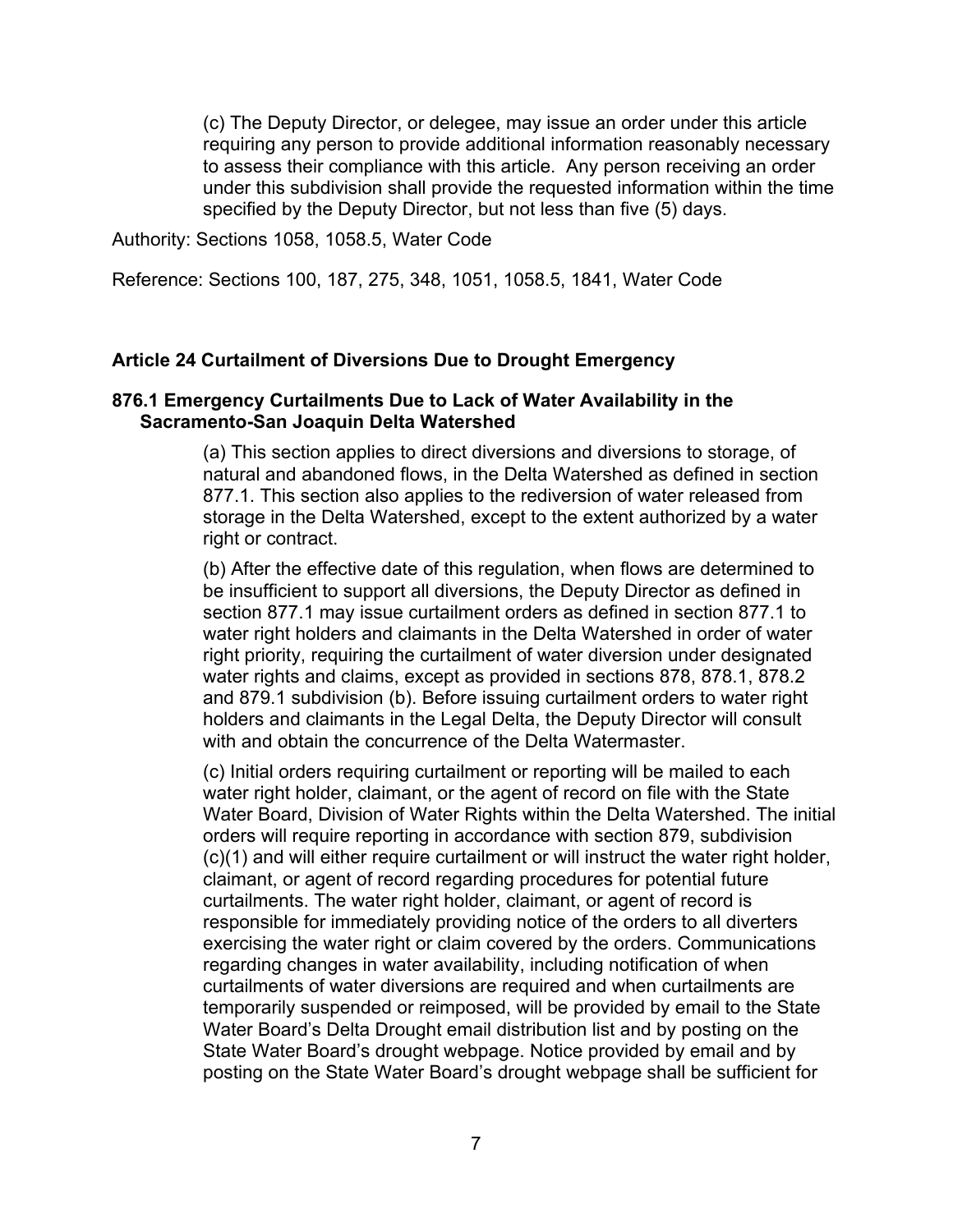all purposes related to required curtailments and reporting pursuant to this section and section 879.

(d) In determining whether water is unavailable under a water right holder or claimant's priority of right and whether to order curtailment of water diversions under specific water rights, the Deputy Director will consider:

(1) Relevant available information regarding date of priority, including but not limited to claims of first use in statements of water diversion and use, judicial and State Water Board decisions and orders, and other information contained in the Division of Water Rights' files. Absent evidence to the contrary, riparian water rights are presumed senior to appropriative water rights for the purposes of curtailments pursuant to this section.

(2) Monthly water right demand projections based on reports of water use for permits and licenses, or statements of water diversion and use, from calendar years 2018, 2019, or 2020.

(3) Monthly water right demand projections based on information submitted in response to an informational order issued under section 879, subdivision (c).

(4) Water supply projections based on the following sources of forecasted supply data:

(A) Monthly full natural flow forecasts contained in the Department of Water Resources' California Cooperative Snow Surveys Bulletin 120 Water Supply Forecast, where available;

(B) Daily full natural flow forecasts from the California Nevada River Forecast Center, where data is not available in the Bulletin 120 Water Supply Forecasts; and

(C) Other available and reliable data on projected or actual precipitation and runoff events that may inform water availability at a monthly or sub-monthly scale.

(5) Relevant available information regarding stream system disconnection where curtailing diversions would not make water available to serve senior downstream water rights or claims, including seasonal or temporary disconnections.

(6) The Deputy Director may also consider any other pertinent, reliable, and publicly available information when determining water right priorities, water availability, water supply projections, and demand projections.

(7) Evaluation of available water supplies against demands may be performed using the Water Unavailability Methodology for the Delta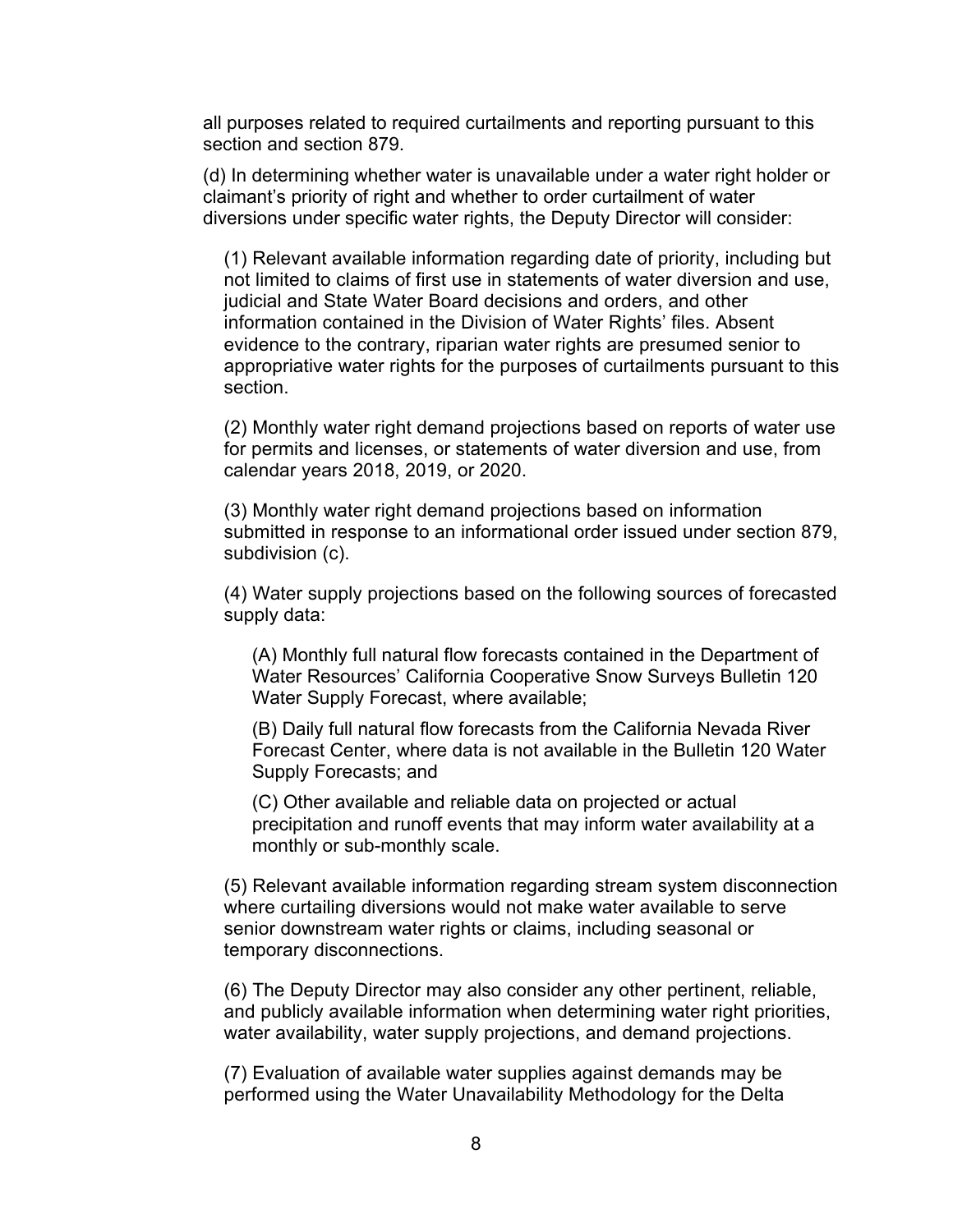Watershed, or comparable tools. The Water Unavailability Methodology for the Delta Watershed is described in the Water Unavailability Methodology for the Delta Watershed report dated July 23, 2021, which is hereby incorporated by reference. Evaluation of available supplies against demands may be performed at the Hydrologic Unit Code level 4 Sacramento and Hydrologic Unit Code level 4 San Joaquin River watershed scale, or at the subwatershed scale. Subwatersheds within the Delta Watershed are defined in the Water Unavailability Methodology for the Delta Watershed report dated July 23, 2021, and were established based on Hydrologic Unit Code level 8 watersheds.

(e) Upon receipt of an initial order pursuant to this section, a water right holder or claimant may submit information to the Deputy Director to: support a proposed correction to the water right priority date of the right for which the order was issued; or propose that curtailment may not be appropriate for a particular diverter or in a specific stream system as demonstrated by verifiable circumstances, such as a system that has been adjudicated and is disconnected and curtailment would not make water available to serve senior downstream water rights or claims. Any such proposals and all supporting information and analysis shall be submitted to the Deputy Director within 14 days of receipt of the initial order. Proposals, supporting information, and analyses submitted more than 14 days after receipt of an initial order may be considered to support corrections in advance of future curtailments. The Deputy Director will review timely-provided proposals and supporting information and analyses as soon as practicable, make a determination regarding the proposal, and inform the affected water right holder or claimant of any appropriate update for purposes of water diversion curtailment orders. Before making any determinations within the Legal Delta, the Deputy Director will consult with the Delta Watermaster.

(f) Water right holders and claimants in the Delta Watershed must either subscribe to the Delta Drought email distribution list referenced in subdivision (c) or frequently check the State Water Board's drought webpage to receive updated information regarding water diversion curtailment and reporting orders and water unavailability.

(g) The Deputy Director will temporarily suspend curtailments for some diverters, in order of water right priority, when water availability increases or is projected to increase due to precipitation and runoff events or due to reductions in demand, and the Deputy Director determines that such increased water availability warrants a suspension. The Deputy Director will consider the best available information, such as water supply forecasts from the California Department of Water Resources and other similarly reliable sources, to determine the geographic scope and duration of suspension. By no later than October 1, 2021, and by no more than every 30 days thereafter, the Deputy Director will consider reliable and publicly available information that supports suspension, extension of suspension, or reimposition of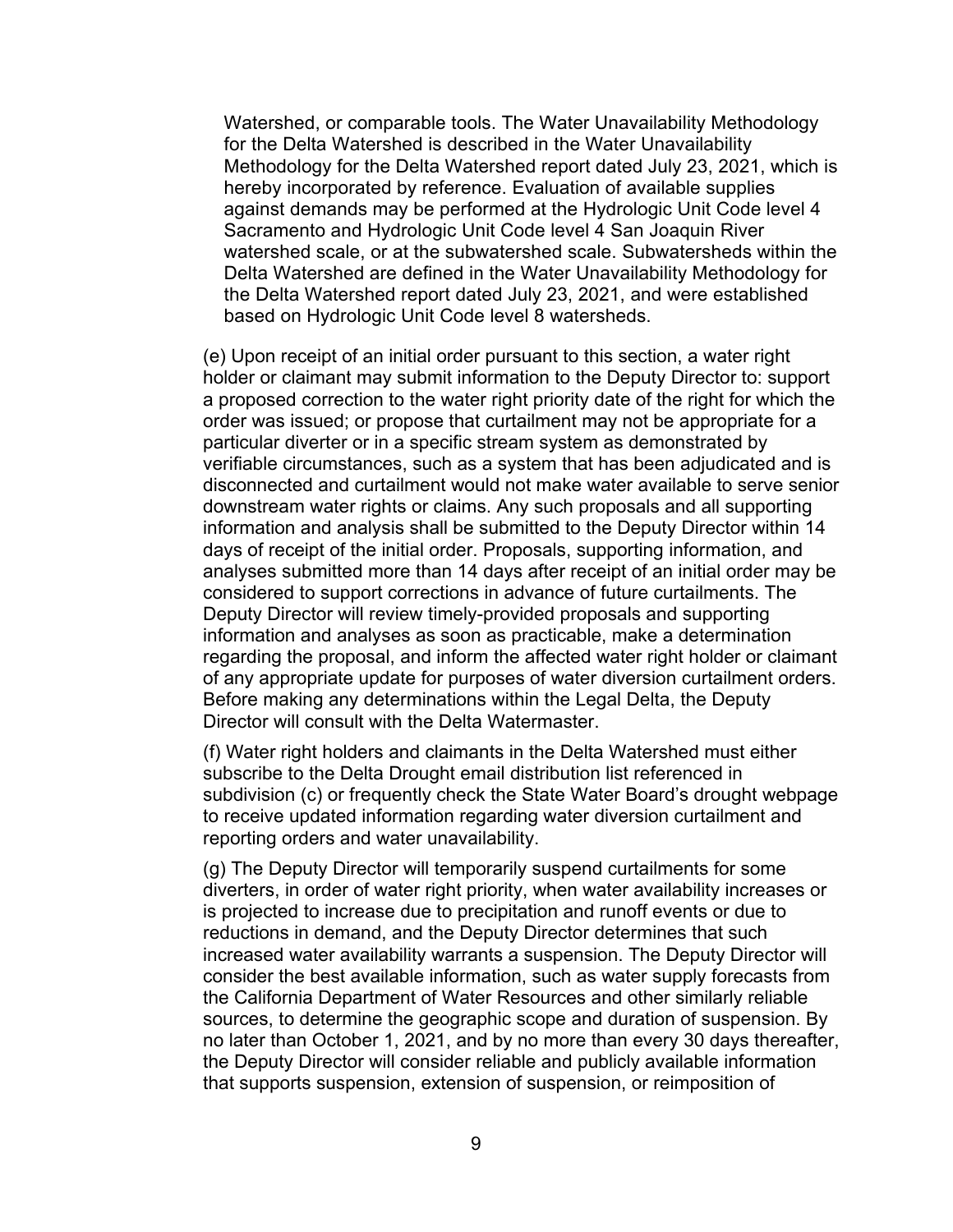curtailments of water diversions, and will publicly issue an update explaining any decisions resulting from the consideration of that information.

(h) All curtailment orders issued under this section shall be subject to reconsideration under article 2 (commencing with section 1122) of chapter 4 of part 1 of division 2 of the California Water Code.

Authority: Sections 1058, 1058.5, Water Code

Reference: Cal. Const., Art. X, § 2; Sections 100, 100.5, 104, 105, 275, 1058.5, Water Code; *El Dorado Irrigation Dist. v. State Water Resources Control Board* (2006) 142 Cal.App.4th 937; *Light v. State Water Resources Control Board* (2014) 226 Cal.App.4th 1463; *Stanford Vina Ranch Irrigation Co. v. State of California* (2020) 50 Cal.App.5th 976.

# **877 [Reserved]**

# **877.1 Definitions**

(a) "Curtailment Order" refers to an order from the Deputy Director of the Division of Water Rights ordering a water right holder to reduce or cease diversions. A curtailment order may require the recipient to monitor and comply with a curtailment status list if curtailments are not required immediately upon issuance of the order.

(b) "Curtailment Status List" refers to a list published by the Deputy Director with the current status of curtailments noticed under a curtailment order.

(c) "Delta Watermaster" has the same meaning as in Water Code section 85230.

(d) "Delta Watershed" or "Sacramento-San Joaquin Delta Watershed" refers to the Hydrologic Unit Code level 4 Sacramento and the Hydrologic Unit Code level 4 San Joaquin subregions, as defined using the U.S. Geological Survey Hydrologic Units Dataset.

(e) "Deputy Director" refers to the Deputy Director of the Division of Water Rights, or duly authorized designee, at the State Water Resources Control Board.

(f) "Informational Order" refers to an order issued by the Deputy Director which orders reporting of water diversion and use information in the Delta Watershed to inform water unavailability determinations and to support the curtailment process described in section 876.1.

(g) "Legal Delta" has the same meaning as the Sacramento-San Joaquin Delta, as defined in Water Code section 12220.

(h) "Minimum human health and safety needs" refers to the amount of water necessary to prevent adverse impacts to human health and safety, for which there is no feasible alternate supply. "Minimum human health and safety needs" include: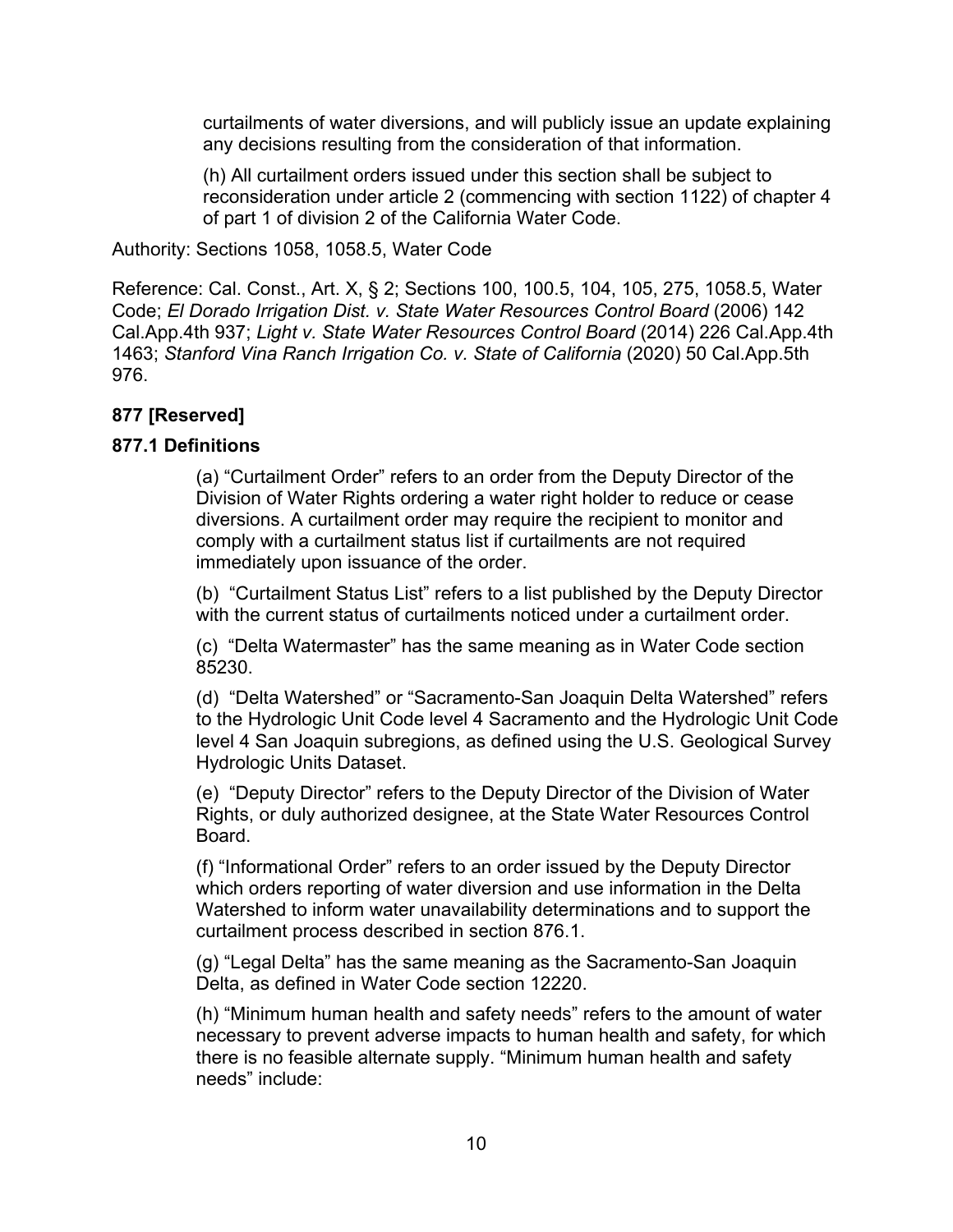(1) Domestic water uses including water for human consumption, cooking, or sanitation purposes. Further, domestic water uses include incidental uses necessary for household animals or domestic sustenance such as small vegetable gardens. As necessary to provide for domestic water use, water diverted for minimum human health and safety needs may include water hauling and bulk water deliveries, so long as the diverter maintains records of such deliveries and complies with the reporting requirements of section 879 of this article, and so long as such diversion and use is consistent with a valid water right.

(2) For Urban Water Suppliers, water uses consistent with demand reduction actions required by the strictest stage of that supplier's adopted Water Shortage Contingency Plan as part of its Urban Water Management Plan, which actions must achieve at least a 50% reduction in water use as described by Water Code Section 10632 and the 2020 Urban Water Management Plan Guidebook.

(3) Water supplies necessary for energy sources that are critical to basic grid reliability, as identified by the California Independent System Operator, California Public Utilities Commission, California Energy Commission, or a similar energy grid reliability authority.

(4) Water supplies necessary to prevent tree die-off that would contribute to fire risk to residences, and for maintenance of ponds or other water sources for fire fighting, in addition to water supplies identified by the California Department of Forestry and Fire Protection or another appropriate authority as regionally necessary for fire preparedness.

(5) Water supplies identified by the California Air Resources Board, a local air quality management district, or other appropriate public agency with air quality expertise, as necessary to address critical air quality impacts to protect public health.

(6) Water supplies necessary to address immediate public health or safety threats, as determined by a public agency with health or safety expertise.

(7) Other water uses necessary for human health and safety which a state, local, tribal or federal health, environmental, or safety agency has determined are critical to public health and safety or to the basic infrastructure of the state. Diverters wishing to continue diversions for these uses must identify the health and safety need, include approval or similar relevant documentation from the appropriate public agency, describe why the amount requested is critical for the need and cannot be met through alternate supplies, state how long the diversion is expected to continue, certify that the supply will be used only for the stated need, and describe steps taken and planned to obtain alternative supplies.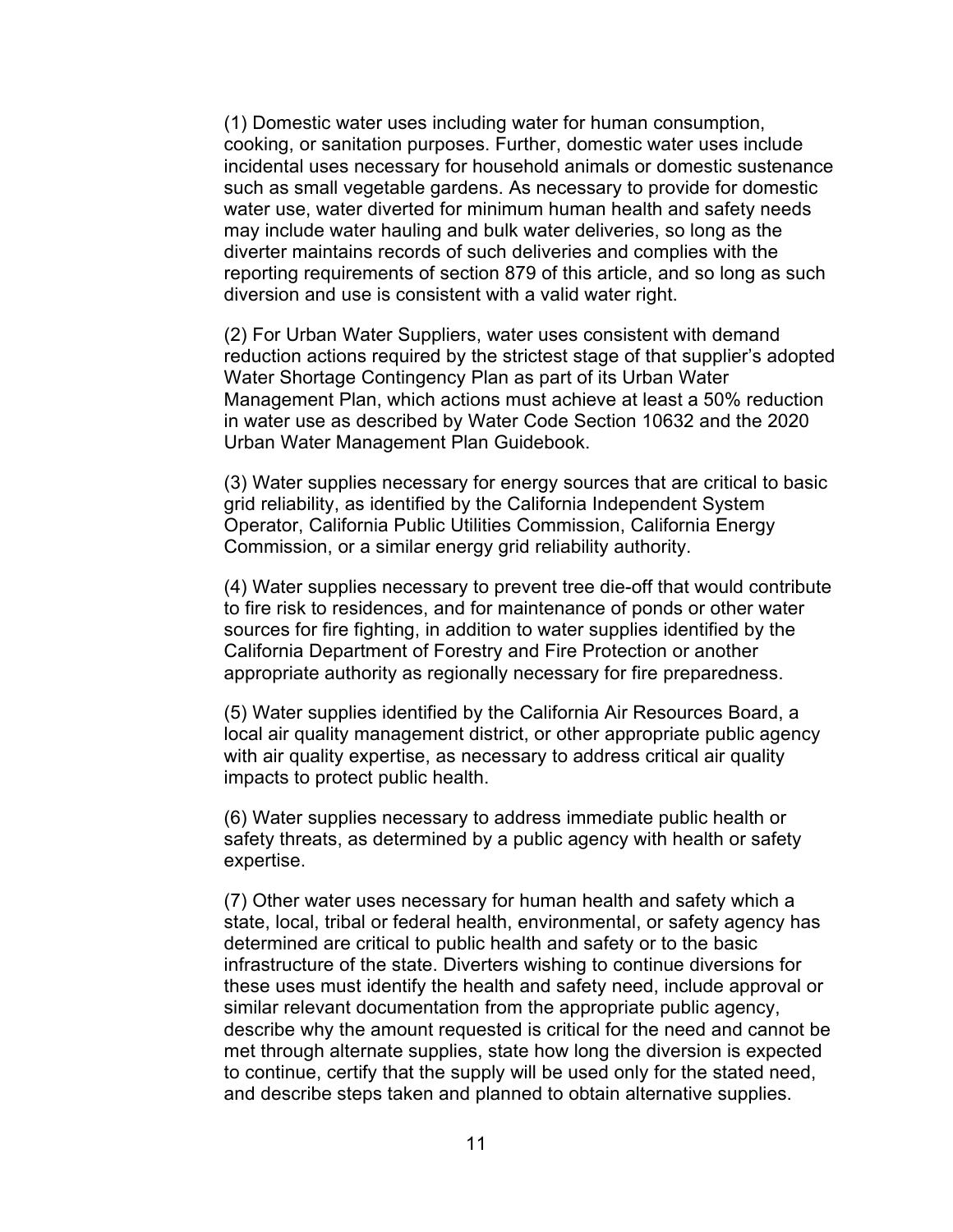(i) "Russian River Watershed" refers to the area located in Mendocino and Sonoma Counties that drains towards the outlet of the Russian River at the Pacific Ocean.

(j) "State Water Board" refers to the State Water Resources Control Board.

(k) "Urban Water Supplier" has the same meaning as defined in Water Code section 10617.

Authority: Sections 1058, 1058.5, Water Code

Reference: Cal. Const., Art., X § 2; Sections 100, 100.5, 104, 105, 106.3, 275, 1058.5, Water Code; *Environmental Defense Fund v. East Bay Muni. Util. Dist.* (1980) 26 Cal.3d 183.

#### **877.2 Determining Curtailment Statuses and Correlative Sharing Requirements Due to Lack of Water Availability in the Russian River Watershed.**

(a) This section 877.2 and sections 877.3, 877.4, and 877.5 apply only to water diversion and use within the Russian River Watershed.

(b) After the effective date of this regulation, the Deputy Director may issue curtailment orders to water right holders requiring the limitation or cessation of water diversion. Curtailment orders shall be effective the day after issuance. Curtailment orders issued to a riparian claimant may establish a maximum allowable diversion in the form of an assigned water budget based on the information in subdivision (d), below. Such assigned water budgets will form the basis for correlative reductions in diversions pursuant to riparian claims of right.

(c) The Deputy Director will publish and regularly update a curtailment status list showing all water rights for which diversions must cease or be reduced correlatively, either because flows in the Russian River Watershed are insufficient to support diversions or where, as informed by the National Marine Fisheries Service or California Department of Fish and Wildlife, the Deputy Director determines continued diversions would unreasonably interfere with augmented stream flows or releases made as part of Voluntary Drought Initiative projects in four priority tributaries to the Russian River (Dutch Bill Creek, Green Valley Creek, Mark West Creek, and Mill Creek). Updates to the curtailment status list shall be construed as binding orders from the State Water Board to cease or limit diversions accordingly and shall be effective the day after posting. The State Water Board finds that diversion of surface water where augmented stream flows or releases are occurring as part of Voluntary Drought Initiative projects in association with the National Marine Fisheries Service or the California Department of Fish and Wildlife constitute an unreasonable use of water.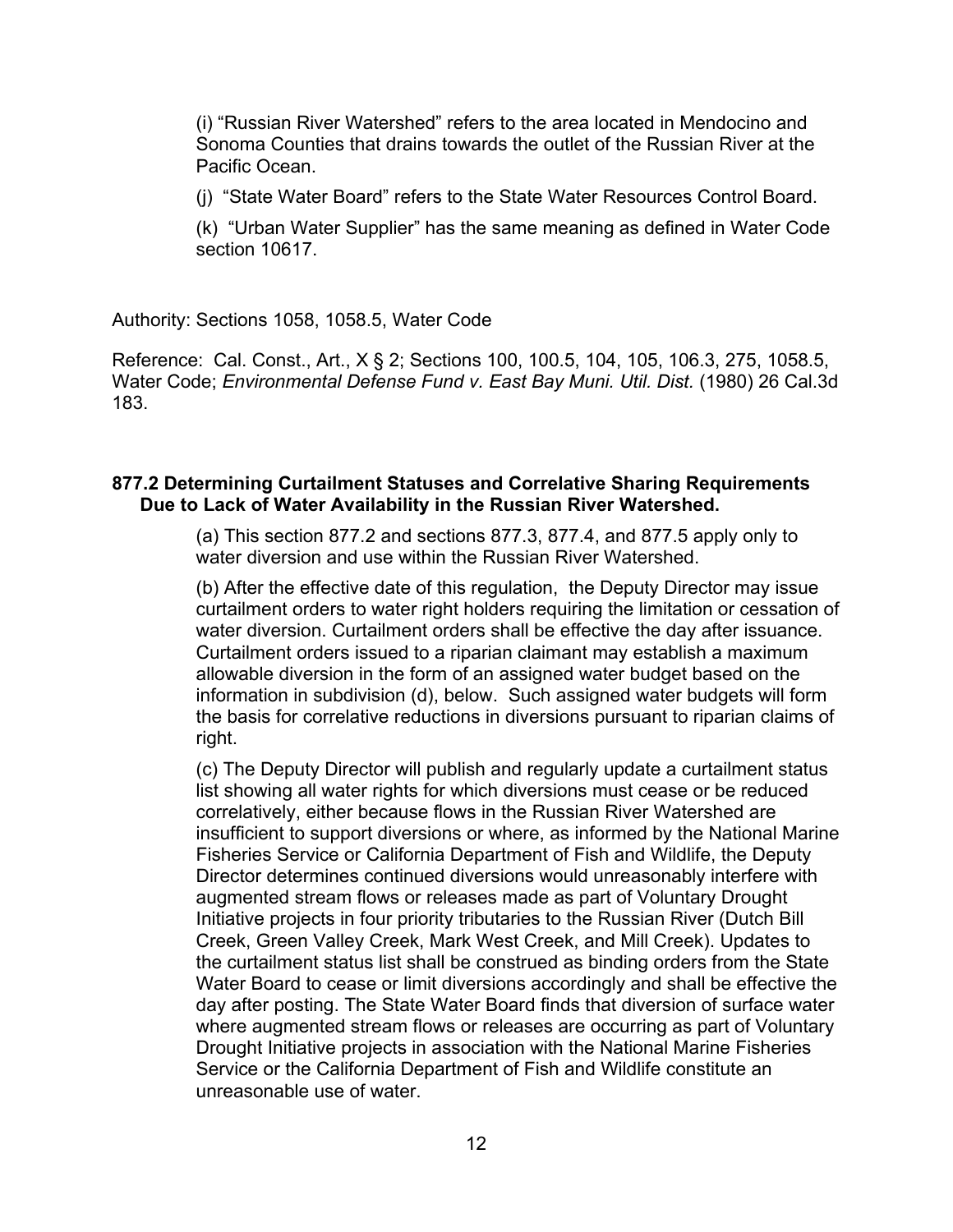(d) When updating the curtailment status list to reflect the extent to which water is available under a water user's priority of right, the Deputy Director shall consider:

(1) Relevant available information regarding date of priority, including but not limited to claims of first use in statements of water diversion and use, judicial and State Water Board decisions and orders, and other information contained in the Division of Water Rights files;

(2)Monthly water demand projections based on 2017 to 2019 data in reports of water diversion and use for permits and licenses and in statements of water diversion and use, or alternative information timely received from the water user in accordance with section 877.3, as applicable.

(3) Water availability projections based on one or more of the following:

(A) Outputs from a United States Geological Survey's Precipitation Runoff Modeling System model, calibrated by State Water Board staff to estimate current or historical natural cumulative runoff throughout the Russian River Watershed, as well as forecasts of monthly supplies;

(B) Climatic estimates of precipitation and temperature from the Parameter-elevation Regressions on Independent Slopes Model, commonly referred to as PRISM;

(C) Historical periods of comparable conditions with respect to daily temperatures, precipitation, or surface flows;

(D) Outputs from the Santa Rosa Plain Hydrologic Model developed by United States Geological Survey; or

(E) Stream gage data, where available.

(4) The Deputy Director may also consider additional pertinent and reliable information when determining water right priorities, water availability, and demand projections.

(5)Final calculations of water availability may be performed at the downstream outlet of either the Upper Russian River or Lower Russian River, or at a smaller sub-watershed scale using the Water Rights Allocation Tool. The Water Rights Allocation Tool automates these calculations via mathematical formulation of sub-watershed supplies; user demands and dates of priority; and maximization of water allocation, in accordance with the formulations document for the Water Rights Allocation Tool (January 2022), which is hereby incorporated by reference.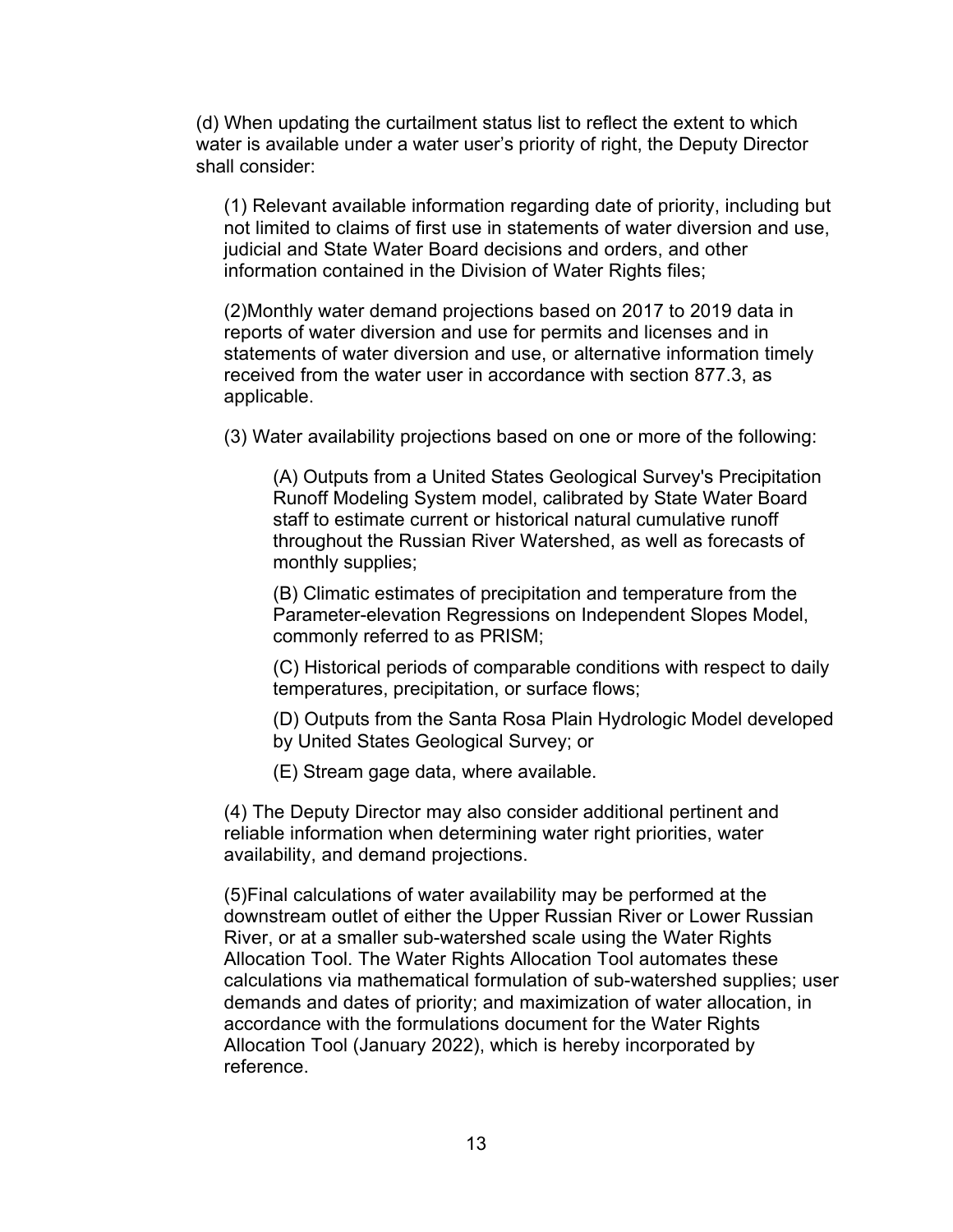(e) Water users and water right holders are responsible for checking the State Water Board's drought announcements website and signing up for the email distribution list referenced in subdivision (f)(2) to receive updates to the curtailment status list.

(f)

(1) Curtailment orders will be sent to each water right holder, claimant, or the agent of record on file with the Division of Water Rights. The recipient is responsible for immediately providing notice of the curtailment order(s) to all diverters exercising the water right(s) covered by the curtailment order(s).

(2) The State Water Board has established an email distribution list for issuing drought notices, water supply forecasts, and updates to the curtailment status list. Notice provided by email or by posting on the State Water Board's drought web page shall be sufficient for all purposes related to drought notices and updates regarding curtailment orders and the curtailment status list.

Authority: Sections 1058, 1058.5, Water Code

Reference: Cal. Const., Art. X, § 2; Sections 100, 100.5, 104, 105, 275, 1058.5, Water Code; *National Audubon Society v. Superior Court* (1983) 33 Cal.3d 419; *Light v. State Water Resources Control Board* (2014) 226 Cal.App.4th 1463; *Stanford Vina Ranch Irrigation Co. v. State of California* (2020) 50 Cal.App.5th 976.

## **877.3 Curtailments Affecting Water Users Claiming Riparian Rights in the Russian River Watershed**

(a) Uncoordinated diversions of surface water under riparian claims of right within the Russian River Watershed during drought conditions constitute an unreasonable use of water. To prevent this unreasonable use, diversions of surface water pursuant to riparian claims of right shall be incorporated into the water availability analysis described in section 877.2 and may be issued curtailment orders accordingly. A water user claiming a riparian right who has been issued a curtailment order shall cease or reduce diversions correlatively in accordance with that curtailment order and the updated curtailment status list.

(b) Water users claiming a riparian right who disagree with the assigned water budget provided in their curtailment order may, within 14 days of the effective date of the curtailment order, inform the Deputy Director of their actual planned diversion and use pursuant to the claimed riparian right. The Deputy Director may accept, accept with revisions, or reject a riparian claimant's submittal under this section. The information submitted must be in the form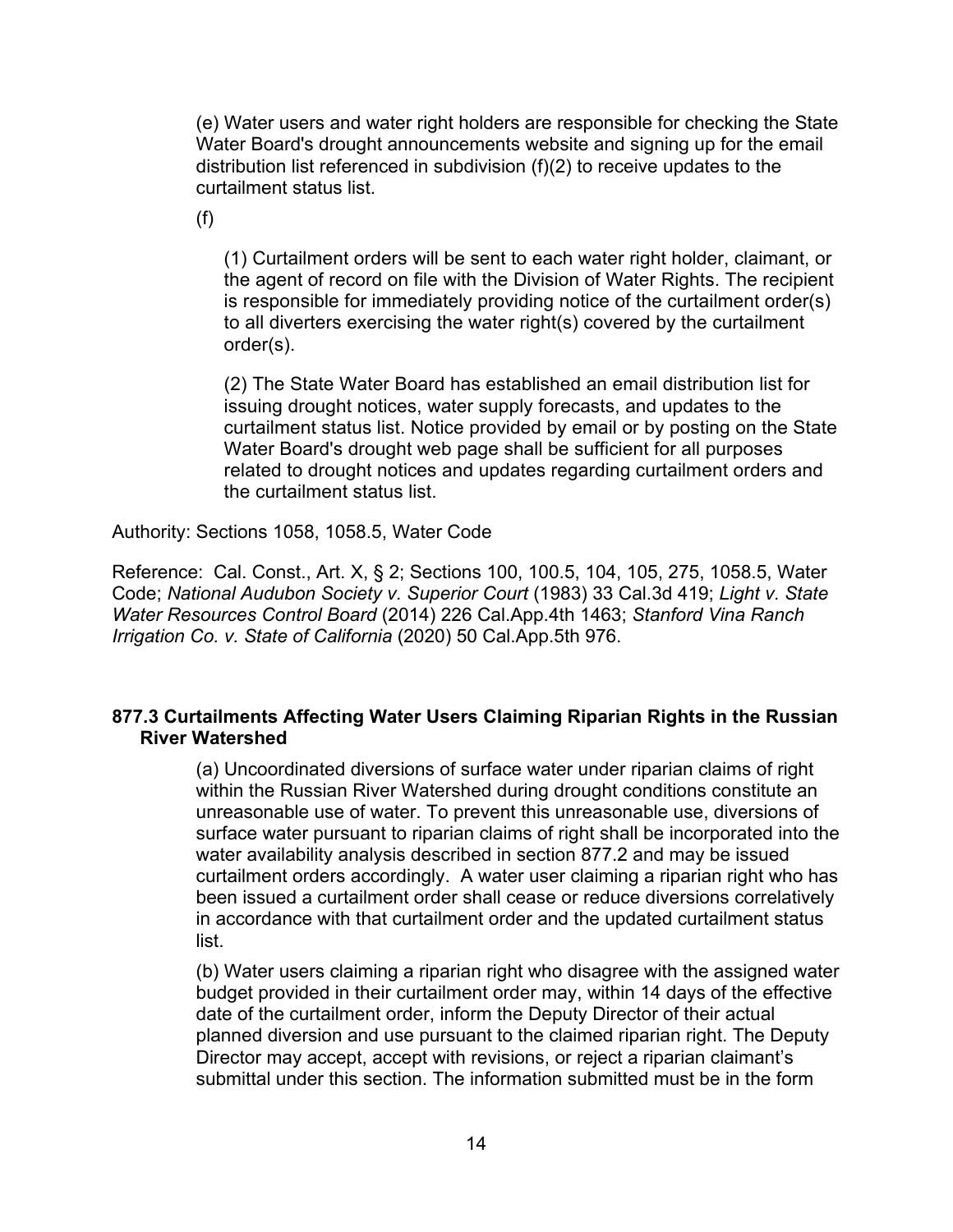specified by the Deputy Director and must include, at minimum, the following items:

(1) Estimates of planned diversion quantities, by month, for the next twelve months.

(2) A summary of the uses of the water.

(3) Previous water usage data, which shall be used to evaluate the reasonableness of the proposed diversion amounts.

(c) Water users claiming a riparian right who fail to inform the Deputy Director of their planned diversions and have failed to report diversion and use for 2017 through 2019 shall be subordinated to a junior-most priority while this regulation remains in effect. Nothing in this section 877.3 shall be construed as a basis for defining or circumscribing the existence or scope of a riparian right for purposes other than implementation of this regulation.

(d) Until the Deputy Director renders a decision on a request submitted under subdivision (b), the water right holder shall remain subject to the curtailment order and updated curtailment status list.

Authority: Sections 1058, 1058.5, Water Code

Reference: Cal. Const., Art. X, § 2; Sections 100, 100.5, 104, 105, 275, 1058.5, Water Code; *National Audubon Society v. Superior Court* (1983) 33 Cal.3d 419; *Light v. State Water Resources Control Board* (2014) 226 Cal.App.4th 1463; *Stanford Vina Ranch Irrigation Co. v. State of California* (2020) 50 Cal.App.5th 976.

## **877.4 Exceptions to Curtailment for Voluntary Water Sharing Agreements**

(a) Water right holders in the Russian River Watershed may propose a voluntary water sharing agreement that, upon approval by the State Water Board and while said agreement remained in effect, would authorize an exception to curtailment for signatories in accordance with subdivision (b) of this section. Approval of the proposed agreement requires that the State Water Board find that it will not adversely affect the availability of water for non-signatories and that the proposed agreement includes support from prospective signatories in both Mendocino and Sonoma Counties. The State Water Board may, in its discretion, accept, accept with revisions, or reject a proposed voluntary water sharing agreement.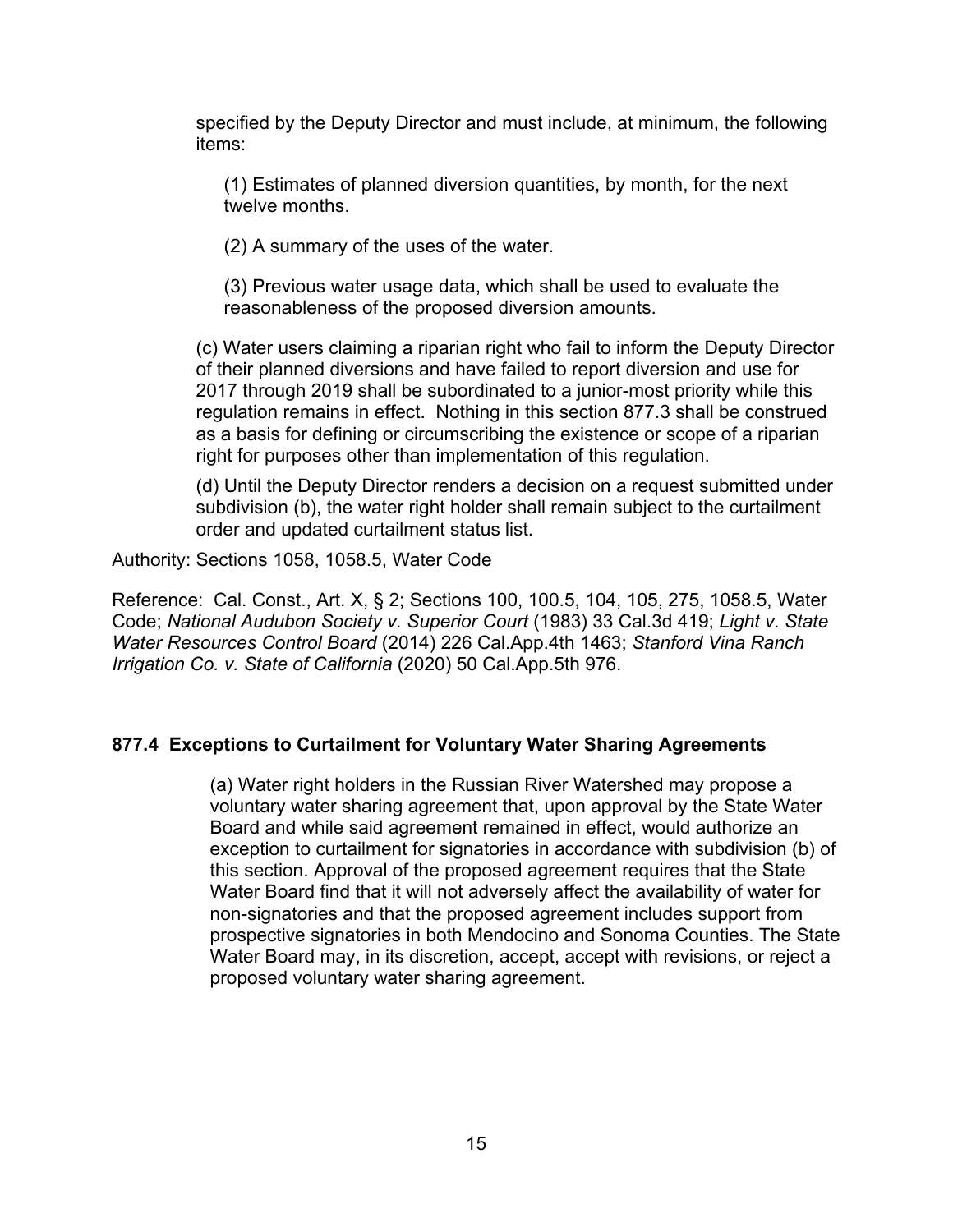(b) After an agreement described in subdivision (a) has been approved by the State Water Board, a signatory whose water rights are listed on the updated curtailment status list may continue to divert in compliance with the limitations and requirements of that agreement, provided the signatory indicates the water rights enrolled under that agreement using the online portal identified in their curtailment order.

(c) If the Deputy Director determines, based on stream gage data and other relevant information, that an agreement approved under this section 877.4 is adversely affecting or threatens to adversely affect the availability of water for non-signatories, the Deputy Director will provide written notice to signatories that the exception to curtailment identified in section 877.4, subdivision (b), no longer applies. Within 14 days of the Deputy Director issuing such notice, signatories shall reduce or cease diversions in accordance with their curtailment orders and the updated curtailment status list.

Authority: Sections 1058, 1058.5, Water Code

Reference: Cal. Const., Art. X, § 2; Sections 100, 100.5, 104, 105, 275, 1058.5, Water Code; *National Audubon Society v. Superior Court* (1983) 33 Cal.3d 419; *City of Barstow v. Mojave Water Agency* (2000) 23 Cal.4th 1224; *Light v. State Water Resources Control Board* (2014) 226 Cal.App.4th 1463; *Stanford Vina Ranch Irrigation Co. v. State of California* (2020) 50 Cal.App.5th 976.

# **877.5 Availability of 10,000 Acre-Foot Reservation for Water Previously Stored in Lake Mendocino**

(a) Water users within Sonoma County may not redivert water previously stored in Lake Mendocino pursuant to the 10,000 acre-foot reservation described in Permit 12947A, Term 23, if any of the following conditions occurs:

(1) 25 cubic feet per second is the applicable minimum instream flow requirement upstream of the confluence of Dry Creek and the Russian River under Term 20 of Permit 12947A, including modifications from an approved temporary urgency change petition, and Lake Mendocino storage has fallen below the following levels prior to the specified dates:

- (A) June 1: 39,000 AF
- (B) July 1: 35,000 AF
- (C) August 1: 29,000 AF
- (D) September 1: 24,000 AF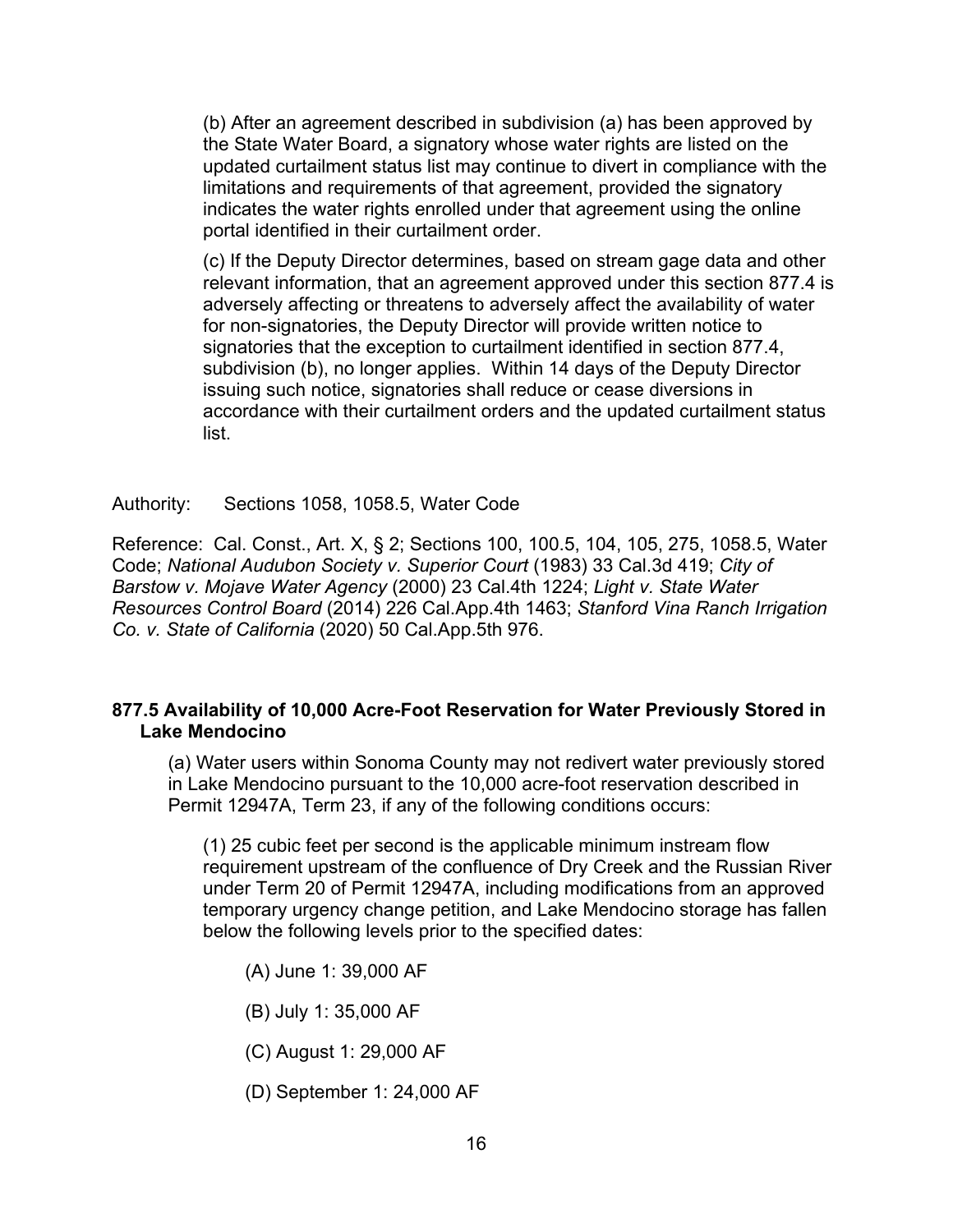(E) October 1 or thereafter: 20,000 AF

(2) 75 cubic feet per second is the applicable minimum instream flow requirement upstream of the confluence of Dry Creek and the Russian River under Term 20 of Permit 12947A, including modifications from an approved temporary urgency change petition, and Lake Mendocino storage has fallen below the following levels prior to the specified dates:

- (A) July 1: 44,000 AF
- (B) August 1: 35,000 AF
- (C) September 1: 27,000 AF
- (D) October 1 or thereafter: 20,000 AF

(3) If an accounting report submitted to the Deputy Director by Sonoma County Water Agency and the Mendocino County Russian River Flood Control and Water Conservation Improvement District pursuant to their March 21, 2022 Memorandum of Understanding includes information indicating the stored water reserved by Term 23 of Permit 12947A has been depleted or must be retained to maintain instream flows, the Deputy Director may determine that rediversion of water pursuant to that reservation must cease. Such a determination will be announced on the State Water Board's website and via the State Water Board's email distribution list and shall take effect the following day.

(b) Water users who intend to redivert water previously stored in Lake Mendocino pursuant to the 10,000 acre-foot reservation described in Term 23 of Permit 12947A as an alternate water source must submit a claim using a form prescribed by the Deputy Director documenting their right to use the reserved stored water no later than 14 days from issuance of a curtailment order. A claim submitted under this subdivision is only required for rediversions pursuant to said 10,000 acre-foot reservation during the effective period of this regulation.

Authority: Sections 1058, 1058.5, Water Code

Reference: Cal. Const., Art. X, § 2; Sections 100, 100.5, 104, 105, 275, 1058.5, Water Code; *National Audubon Society v. Superior Court* (1983) 33 Cal.3d 419; *Light v. State Water Resources Control Board* (2014) 226 Cal.App.4th 1463 *Stanford Vina Ranch Irrigation Co. v. State of California* (2020) 50 Cal.App.5th 976; State Water Resources Control Board Decisions 1030 (Aug. 1961) & 1610 (April 1986); State Water Resources Control Board Order WR 74-30.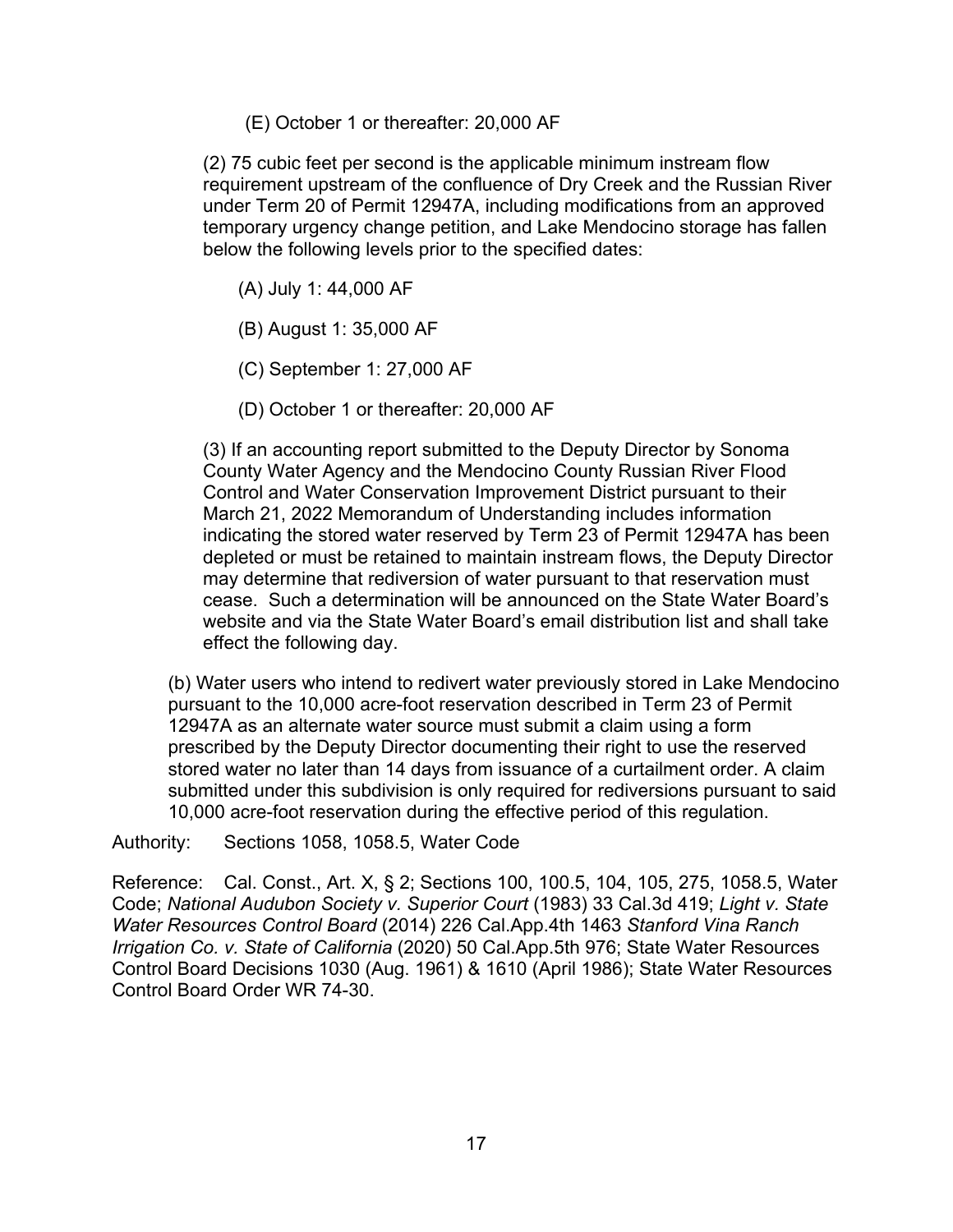## **878 Non-Consumptive Uses**

Non-consumptive uses under any valid basis of right may continue after issuance of a curtailment order without further approval from the Deputy Director, subject to the conditions set forth in this section. For the purposes of this section, a non-consumptive use is one for which direct diversion and use of water does not decrease downstream flows or the availability of water for downstream water users. Any diverter wishing to continue diversion under this section must submit to the Deputy Director a certification, under penalty of perjury, which describes the non-consumptive use of water and explains, with supporting evidence, how the diversion and use do not decrease downstream flows in the applicable watershed. The Deputy Director may request additional information and may invalidate any non-consumptive use certification if the information provided is insufficient to support eligibility or if more convincing evidence contradicts the claims in the certification. If a certification submitted pursuant to this section is invalidated, the diversions are subject to any curtailment order issued for that basis of right.

This section applies to:

(a) Direct diversions solely for hydropower if discharges are returned to the source stream or its tributaries and water is not held in storage.

(b) Direct diversions dedicated to instream uses for the benefit of fish and wildlife pursuant to Water Code section 1707, including those that divert water to a different location for subsequent release, provided the location of release is hydraulically connected to the source stream.

(c) Direct diversions subject to curtailment orders issued under sections 877.2 and 877.3 where the Deputy Director, the California Department of Fish and Wildlife, and the Executive Officer of the North Coast Regional Board have approved a substitution of releases of either stored water or groundwater into the Russian River or a tributary thereof such that there is no net decrease in stream flow as a result of the diversion. The rate of releases made pursuant to this subdivision must be measured daily using a device or measurement method approved by the Deputy Director and provided to the Deputy Director on a monthly basis. Proposals involving the release of groundwater shall provide sufficient data and information to reasonably quantify any depletions of surface water caused by the groundwater pumping, the potential time lags of those depletions, and if additional groundwater releases beyond the diversion amounts are able to offset those depletions. The release of water does not have to be conducted by the owner of the water right proposed for the continued diversions, provided an agreement between the water right holder and the entity releasing the water is included in the proposal.

(d) Other direct diversions solely for non-consumptive uses, if those diverters file with the Deputy Director a certification under penalty of perjury demonstrating that the diversion and use are non-consumptive and do not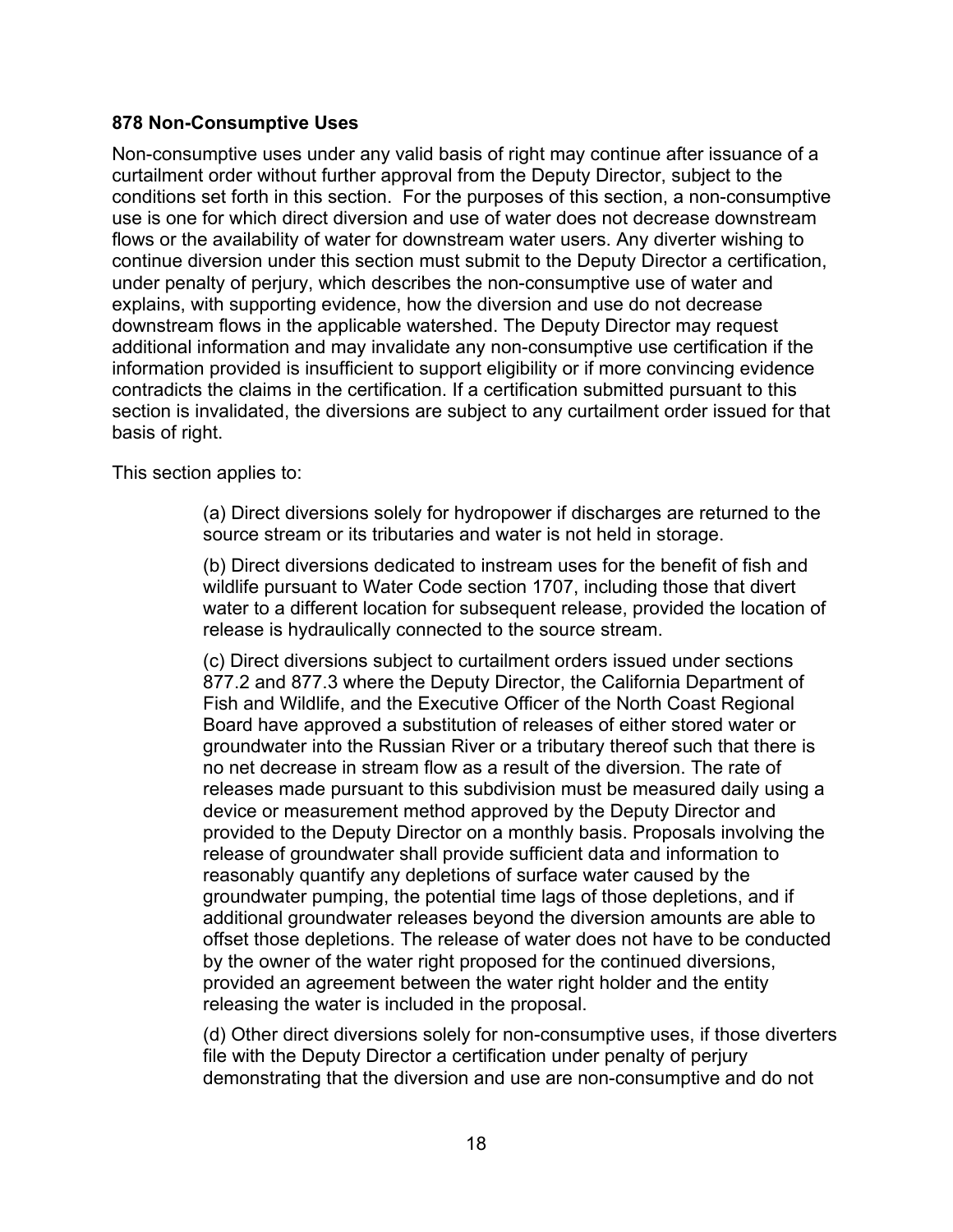decrease downstream flows in the watershed or the availability of water for downstream water users.

(e) Direct diversions located within the Legal Delta used exclusively to irrigate lands entirely below sea level when comparison of diversion and drainage records provide substantial evidence that continued irrigation of those lands does not increase net channel depletions.

Authority: Sections 1058, 1058.5, Water Code

Reference: Cal. Const., Art. X, § 2; Sections 100, 187, 275, 348, Water Code

#### **878.1 Minimum Human Health and Safety Needs.**

(a) Diversions described in this section under any valid basis of right may be authorized to continue notwithstanding curtailment of that right, subject to the conditions set forth in this section. A diversion that would otherwise be subject to curtailment may be authorized if:

(1) The diversion is necessary for minimum human health and safety needs; and therefore,

(2) The diversion is necessary to further the constitutional policy that the water resources of the state be put to beneficial use to the full extent they are capable, and that waste and unreasonable use be prevented, notwithstanding the effect of the diversions on more senior water rights or instream beneficial uses.

(b)

(1) Diversions for minimum human health and safety needs under any valid basis of right of not greater than 55 gallons per person per day may continue notwithstanding curtailment of that right without further approval from the Deputy Director, subject to the conditions set forth in this section. Any diverter wishing to continue diversion under this subdivision must submit to the Deputy Director certification, under penalty of perjury, of compliance with the requirements of subdivisions (b)(1)(A)-(E), below. The Deputy Director may request additional information or set additional requirements on continued diversion.

> (A) Not more than 55 gallons per person per day will be diverted under all bases of right.

(B) The diversion is necessary to serve minimum human health and safety needs as defined in section 877.1, subdivision (h), after all other alternate sources of water have been used. To the extent other water sources are available, those sources will be used first and the total used will not exceed 55 gallons per person per day.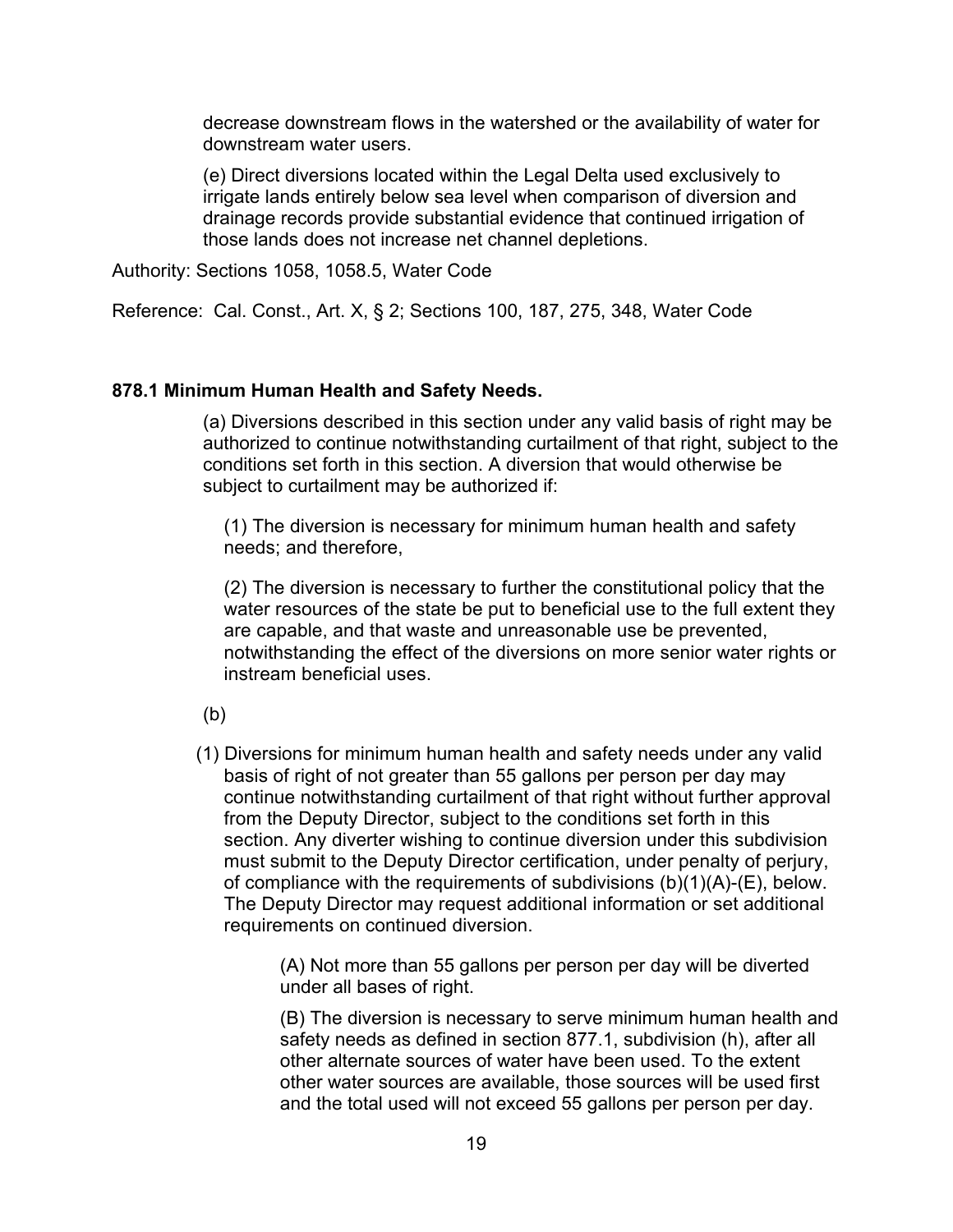(C) The diverter and all end users of the diverted water have implemented all available conservation measures and are operating under the strictest existing conservation plan for that place of use, if such a plan exists for the area or service provider. If additional approvals are required before implementation of the conservation regime, the diverter must certify that all possible steps will be taken immediately to ensure prompt approval.

(D) If the diverter or anyone using water under the diverter's basis of rightwater is an Urban Water Supplier, it has declared a water shortage emergency condition and either already has adopted regulations and restrictions on the delivery of water or will adopt conservation and water delivery restrictions and regulations within a timeframe specified by the Deputy Director as a condition of certification.

(E) The diverter has either pursued steps to acquire other sources of water, but has not yet been completely successful, as described in an attached report, or the diverter will pursue the steps in an attached plan to identify and secure additional water.

(2) To the extent that a diversion for minimum human health and safety needs requires more than 55 gallons per person per day, or cannot be quantified on the basis of gallons per person per day, continued diversion of water notwithstanding curtailment of the applicable water right requires submission of a petition demonstrating compliance with the requirements of subdivisions  $(b)(1)(B)-(E)$  above and  $(b)(2)(A)-(F)$  [below,](#page-19-0) and approval by the Deputy Director. The Deputy Director may condition approval of the petition on implementation of additional conservation measures and reporting requirements. Any petition to continue diversion to meet minimum human health and safety needs of more than 55 gallons per person per day must:

> (A) Describe the specific circumstances that make the requested diversion amount necessary to meet minimum human health and safety needs.

- (B) Estimate the amount of water needed.
- (C) Certify that the supply will be used only for the stated need.

(D) Describe any other additional steps the diverter will take to reduce diversions and consumption.

(E) Provide the timeframe in which the diverter expects to reduce usage to no more than 55 gallons per person per day, or why minimum human health and safety needs will continue to require more water.

<span id="page-19-0"></span>(F) As necessary, provide documentation that the use meets the definition of minimum human health and safety needs provided in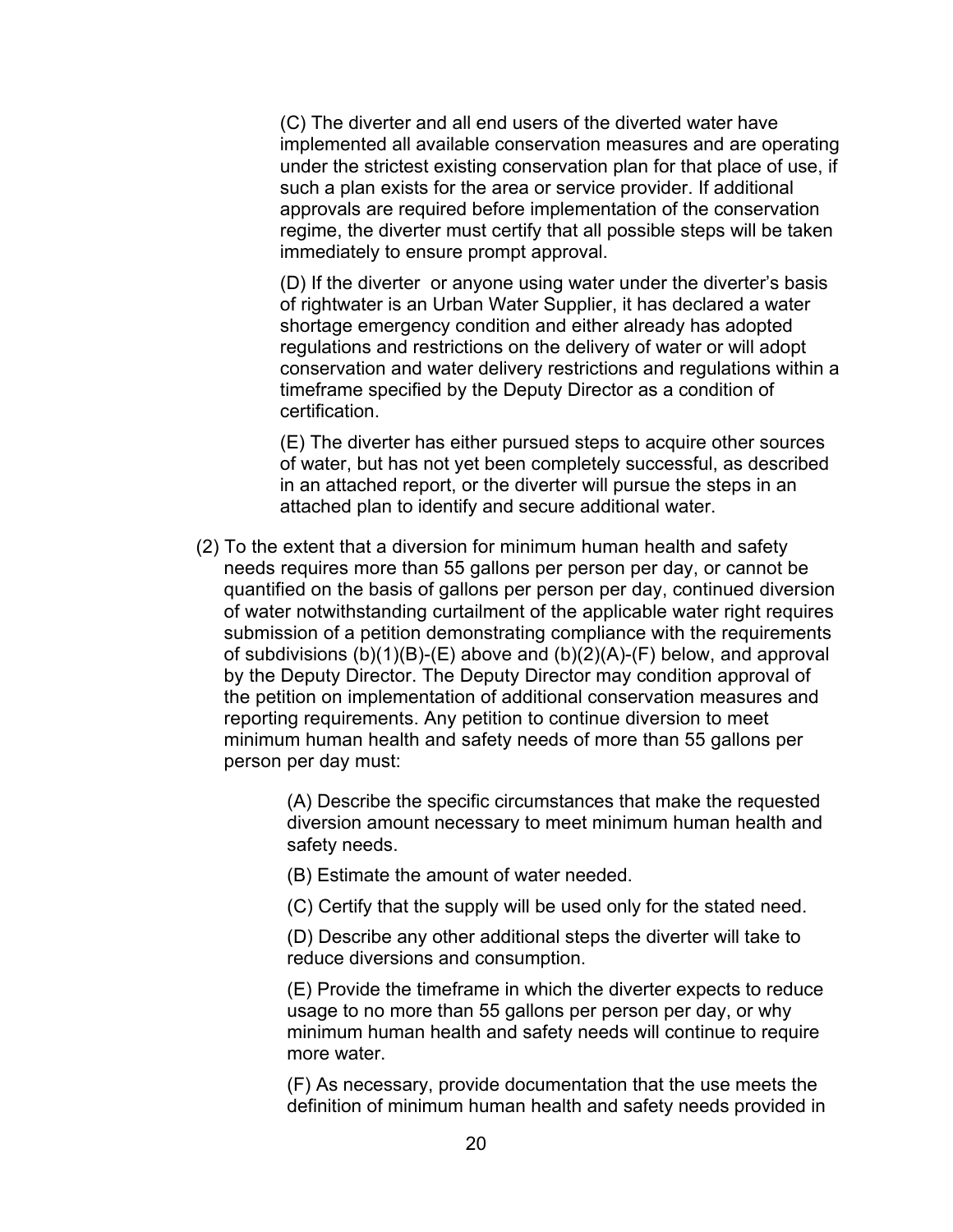section 877.1, subdivision (h). For water supplies necessary for fire prevention or firefighting purposes, substantiating documentation, such as guidance from the local fire department, local city or county ordinances, or equivalent local requirements, may be requested by the Deputy Director.

(c) For public water systems with 15 or greater connections and small water systems of 5 to 15 connections, gallons per person per day shall be calculated on a monthly basis and the calculation methodology shall be consistent with the State Water Board's Percentage Residential Use and Residential Gallons Per Capita Daily Calculation (PRV and R-GPCD Calculation), dated September 22, 2020, which is hereby incorporated by reference.

(d) For water supplies necessary for hydropower generation critical to grid reliability, substantiating documentation, such as a letter of support from California Independent System Operator, California Public Utilities Commission, California Energy Commission, or a similar energy grid reliability authority, must be provided.

(e) To the extent necessary to resolve immediate public health or safety threats, a diversion subject to curtailment may continue while a petition under subdivision (b)(2) is being prepared and is pending. The Deputy Director may require additional information to support the initial petition, information on how long the diversion is expected to continue, and a description of other steps taken or planned to obtain alternative supplies.

(f) Notice of certifications, petitions, and decisions under this section and section 878 will be posted as soon as practicable on the State Water Board's drought webpage. The Deputy Director may issue a decision under this article prior to providing notice.

(g) Notwithstanding California Code of Regulations, Title 23, section 1064, a petition pursuant to Water Code section 1435 or 1725 solely for the provision of water for minimum human health and safety, as defined by section 877.1, subdivision (h), shall be accompanied by a filing fee of \$250.

(h) Diversion and use within the Russian River Watershed or Delta Watershed, including Mill Creek and Deer Creek, that deprives water for minimum human health and safety needs in 2022, or which creates unacceptable risk of depriving water for minimum human health and safety needs in 2023, is an unreasonable use of water. The Deputy Director shall prevent such unreasonable use of water by implementing the curtailment methodology described in sections 877.2, 877.3, 877.4, and 877.5 for diversions in the Russian River Watershed, section 876.1 for diversions in the Delta Watershed, and section 876.5 for diversions in the Mill Creek and Deer Creek Watersheds.

Authority: Sections 1058, 1058.5, Water Code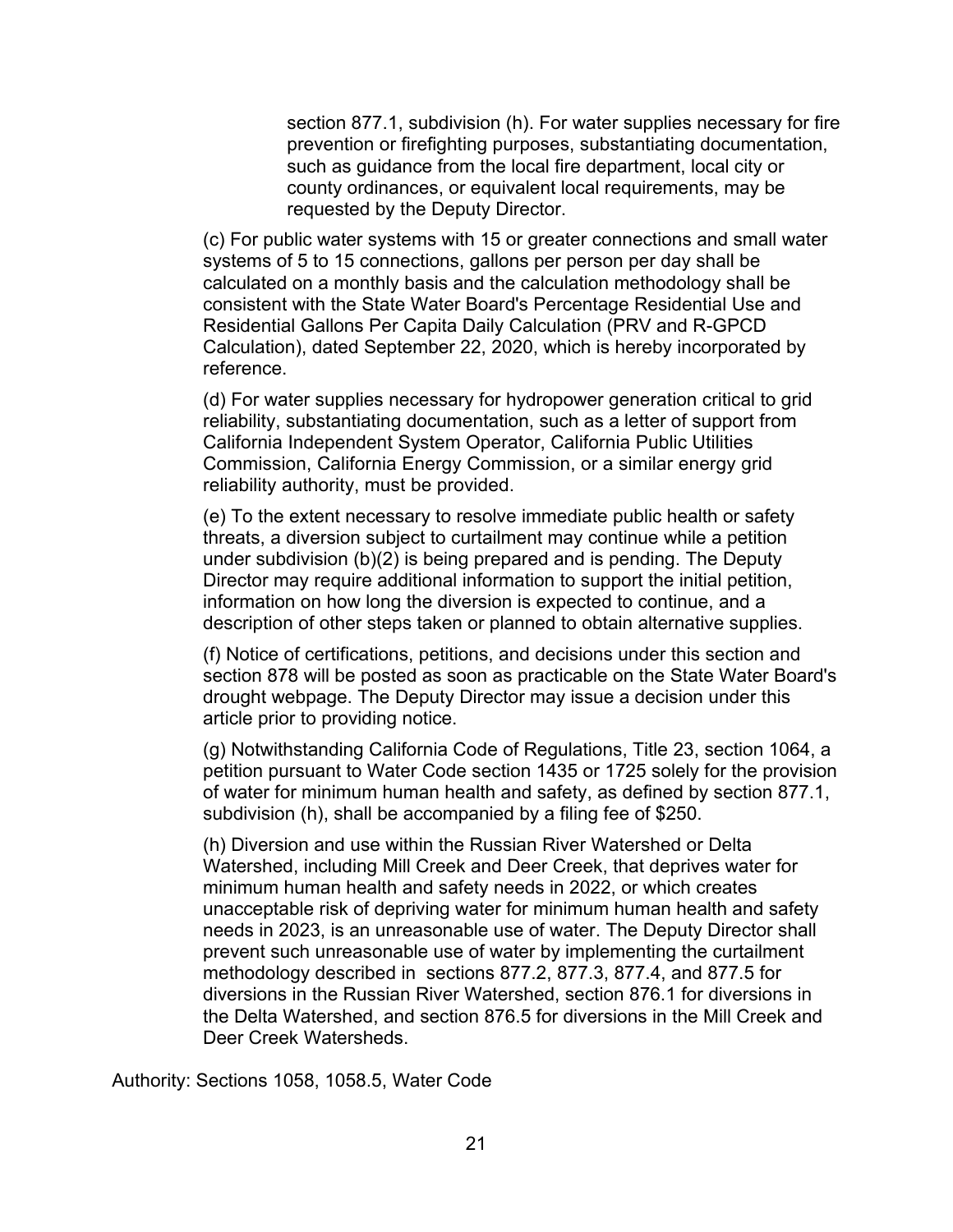Reference: Cal. Const., Art. X, § 2; Sections 100, 100.5, 104, 105, 106.3, 275, 1058.5, Water Code; *Environmental Defense Fund v. East Bay Muni. Util. Dist.* (1980) 26 Cal.3d 183; *Light v. State Water Resources Control Board* (2014) 226 Cal.App.4th 1463; *Stanford Vina Ranch Irrigation Co. v. State of California* (2020) 50 Cal.App.5th 976.

#### **879 Reporting**

(a) All water users or water right holders whose continued diversion may be authorized under section 878.1 are required to submit, under penalty of perjury, information identified on a schedule established by the Deputy Director as a condition of certification or petition approval pursuant to section 878.1. The required information may include, but is not limited to, the following:

(1) The water right identification numbers under which diversions continue;

(2) The public water system identification number for any public water system served by the diversions.

(3) How the diverter complies with any conditions of continued diversion, including the conditions of certification under section 878.1, subdivision  $(b)(1);$ 

(4) Any failures to comply with conditions, including the conditions of certification under section 878.1, subdivision (b)(1), and steps taken to prevent further violations;

(5) Conservation and efficiency efforts planned, in the process of implementation, and implemented, as well as any information on the effectiveness of implementation;

(6) Efforts to obtain alternate water sources;

(7) If the diversion is authorized under an approved petition filed pursuant to section 878.1, subdivision (b)(2), progress toward implementing the measures imposed as conditions of petition approval;

 $(8)$  If the diversion is authorized under section 878.1, subdivision  $(b)(2)$ :

- (A) The rate of diversion if it is still ongoing;
- (B) Whether the water has been used for any other purpose; and
- (C) The date diversion ceased, if applicable.

(9) The total water diversion for the reporting period and the total population served for minimum human health and safety needs. The total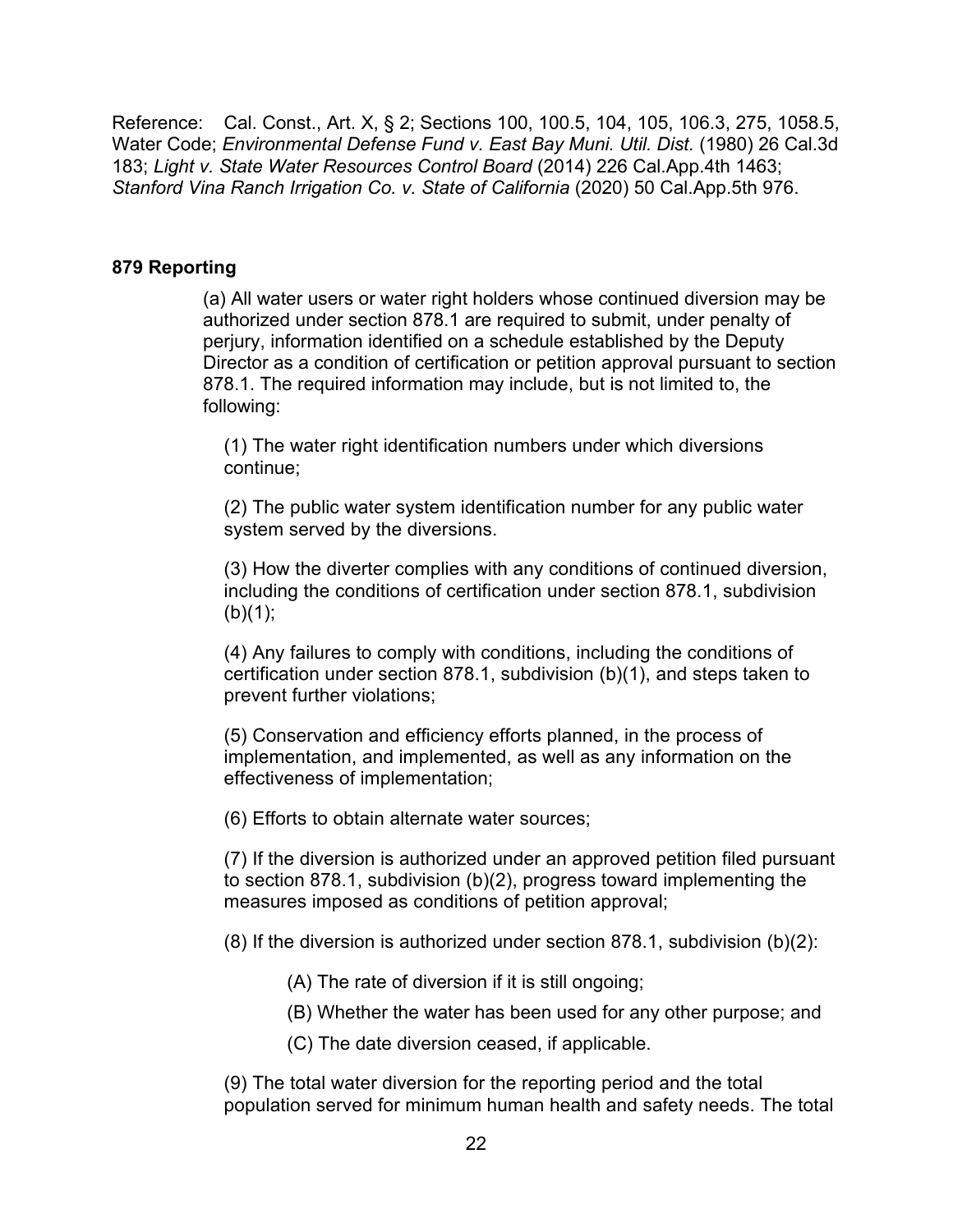population must include actual or best available estimates of external populations not otherwise reported as being served by the water right holder, such as individuals receiving bulk or hauled water deliveries for indoor water use.

(10) Diversion amounts for each day in acre-feet per day, maximum diversion rate in cubic feet per second, and anticipated future daily diversion amounts and diversion rates.

(b)The Deputy Director, or delegee, may issue an order under this article requiring any person to provide additional information reasonably necessary to assess their compliance with this article. Any person receiving an order under this subdivision shall provide the requested information within the time specified by the Deputy Director, but not less than ten (10) days after issuance.

(c) This subdivision applies to Delta Watershed curtailment orders and enhanced reporting to inform water unavailability determinations and the curtailment process described under section 876.1.

(1) All water right holders and claimants issued an initial order pursuant to section 876.1 are required, within the deadlines specified in the initial order but no sooner than seven calendar days following issuance of the order, to submit under penalty of perjury a certification that they have and will continue to take actions needed to comply with section 876.1, including the following actions:

> (A) Regularly reviewing information posted on the State Water Board's drought webpage to determine when curtailments are required and when curtailments are suspended or reimposed, or subscribing to the State Water Board's Delta Drought email distribution list to receive updates directly; and

(B) Ceasing diversions of natural and abandoned flow when curtailments are ordered, except to the extent that continuing diversions are authorized in accordance with section 878, 878.1, or 879.1 subdivision (b), and ceasing rediversions of water released from storage, except to the extent authorized by a water right or contract.

 $(2)$  In addition to the requirements identified under subdivision  $(c)(1)$ , the Deputy Director may require water right holders and claimants who have been issued an initial order under section 876.1 and whose water right or claim has a total authorized face value or recent annual reported diversion amount of one thousand acre-feet or greater to report the following information by the date specified by the Deputy Director, but no earlier than seven days after receipt of the reporting order and as specified thereafter: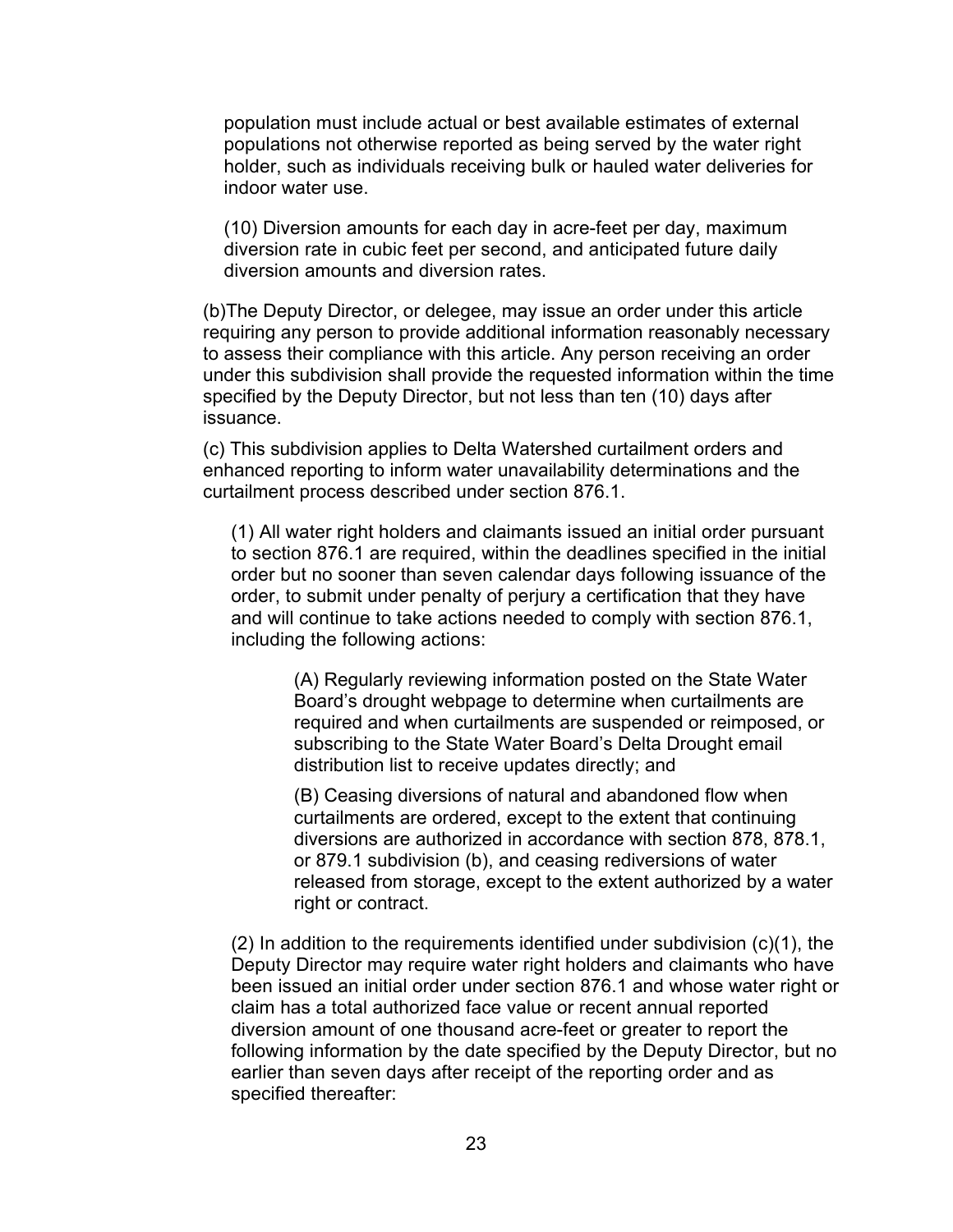(A) Prior diversions, unless otherwise reported in annual reports of water diversion and use, including direct diversions and diversions to storage. Diversion volumes shall be provided in a daily, weekly, or monthly format, as identified in the order.

(B) Demand projections for subsequent months through October 1, 2023, including direct diversions and diversions to storage. Diversion volumes shall be provided in a daily, weekly, or monthly format, as identified in the order.

(C) Before issuing orders issued pursuant to subdivision (c)(2) to water right holders and claimants in the Legal Delta, the Deputy Director will consult with and obtain the concurrence of the Delta Watermaster.

(3) In order to inform curtailment decisions, the Deputy Director, or the Delta Watermaster for rights in the Legal Delta, may issue informational orders under subdivision (c) of this section requiring a water right holder, diverter, or user to provide additional information related to a diversion or use of water in the Delta Watershed, including but not limited to: additional reporting of water diversions and use; the basis of right with supporting documents or other evidence; property patent date for the place of use; the date of initial appropriation; anticipated or actual water transfer amounts; or any other information relevant to forecasting demands and supplies and determining compliance with curtailment orders in the current drought year or in contingency planning for continuation of the current drought emergency. Informational orders may require reporting of diversions made in prior months and diversions anticipated during subsequent months on a recurring, monthly basis.

(4) Any water right holder or claimant receiving an order under subdivision (c) of this section shall provide the requested information within the deadlines specified therein, including any recurring deadlines associated with ongoing reporting requirements as applicable. The Deputy Director, or the Delta Watermaster for rights in the Legal Delta, may grant additional time for submission of information upon substantial compliance with the specified deadline and a showing of good cause. Information provided pursuant to subdivision (c) of this section shall be submitted in an online form maintained by the State Water Board and accessible through its website, or in an electronic format as specified by the Deputy Director or Delta Watermaster.

(5) Failure to provide the information required under subdivision (c) of this section within the deadlines specified in the order or any time extension granted by the Deputy Director, or the Delta Watermaster for rights in the Legal Delta, is a violation subject to civil liability of up to \$500 per day for each day the violation continues pursuant to Water Code section 1846.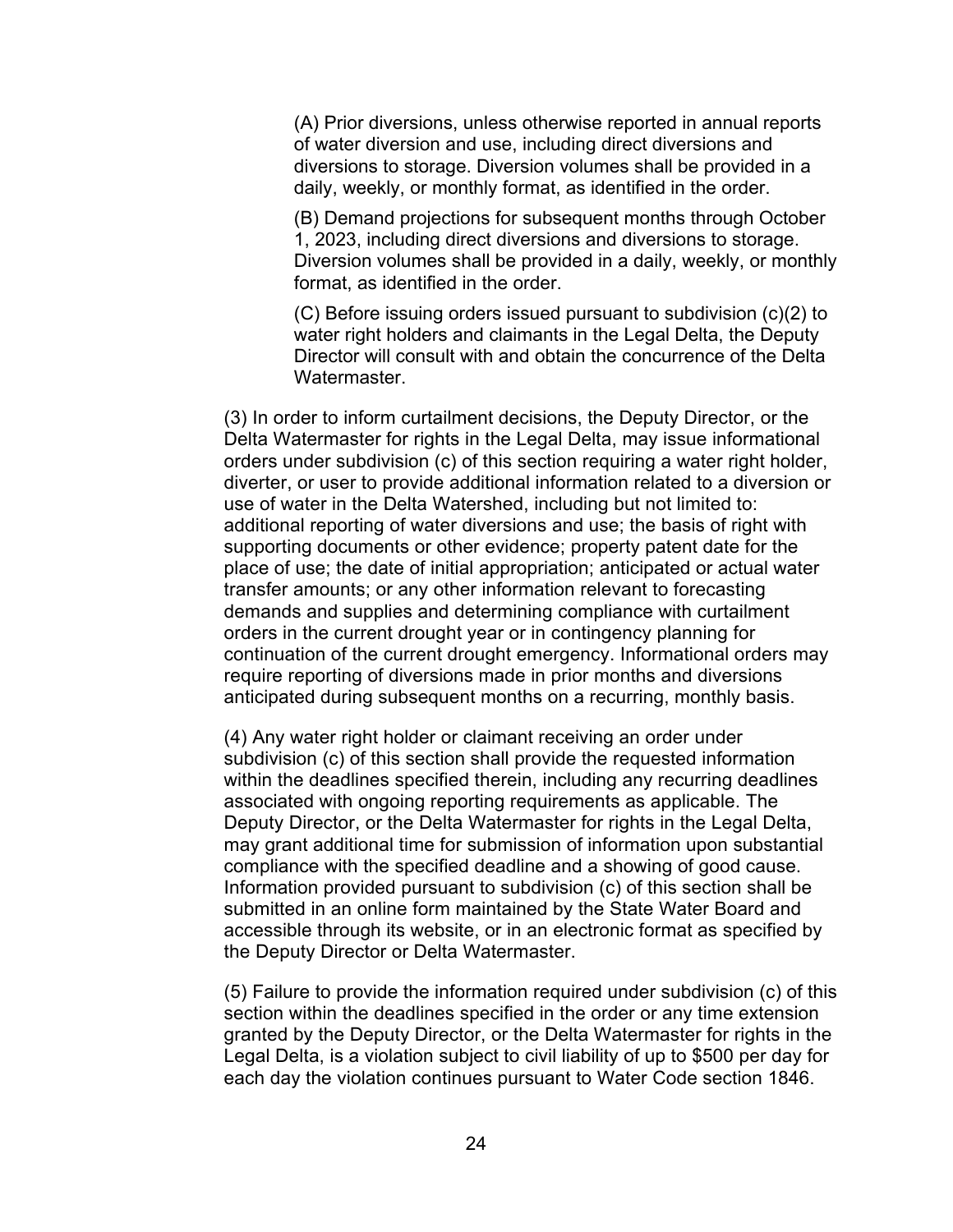(6) In determining whether to impose reporting requirements under subdivision (c) of this section, the Deputy Director and Delta Watermaster will consider the need for the information for purposes of informing curtailment decisions and the burden of producing it, and will make reasonable efforts to avoid requiring duplicative reporting of information that is already in the State Water Board's possession.

(7) All orders issued under subdivisions (c)(2) and (c)(3) shall be subject to reconsideration under article 2 (commencing with section 1122) of chapter 4 of part 1 of division 2 of the California Water Code.

Authority: Sections 1058, 1058.5, Water Code

Reference: Sections 100, 187, 275, 348, 1051, 1058.5, 1841 Water Code.

## **879.1 Conditions of Permits, Licenses and Registrations.**

(a) Compliance with this article, including any conditions of certification or approval of a petition under this article, shall constitute a condition of all water right permits, licenses, certificates and registrations for diversions from any watershed identified in this article.

(b) Diversions may continue after the issuance of a curtailment order to the extent the maintenance of a mechanism allowing for the bypass of natural or abandoned flow is not conditioned in a water right permit, license, stockpond certificate, or registration not exceeding a total authorized face value of ten acre-feet per year.

Authority: Sections 1058, 1058.5, Water Code

Reference: Cal. Const., Art. X, § 2; Sections 275, 1253, 1058.5, Water Code; *National Audubon Society v. Superior Court* (1983) 33 Cal.3d 419.

## **879.2 Compliance and Enforcement.**

(a) A water user must comply with a curtailment order issued under this article, any updates to the curtailment status list, all conditions of certification or approval of a petition under this article, and all water right conditions under this article, notwithstanding receipt of more than one curtailment order. To the extent of any conflict between applicable requirements, the diverter must comply with the requirements that are the most stringent.

(b) When conducting an inspection to assess a diverter's compliance with this article, the State Water Board may obtain an inspection warrant pursuant to the procedures set forth in Title 13 (commencing with Section 1822.50) of